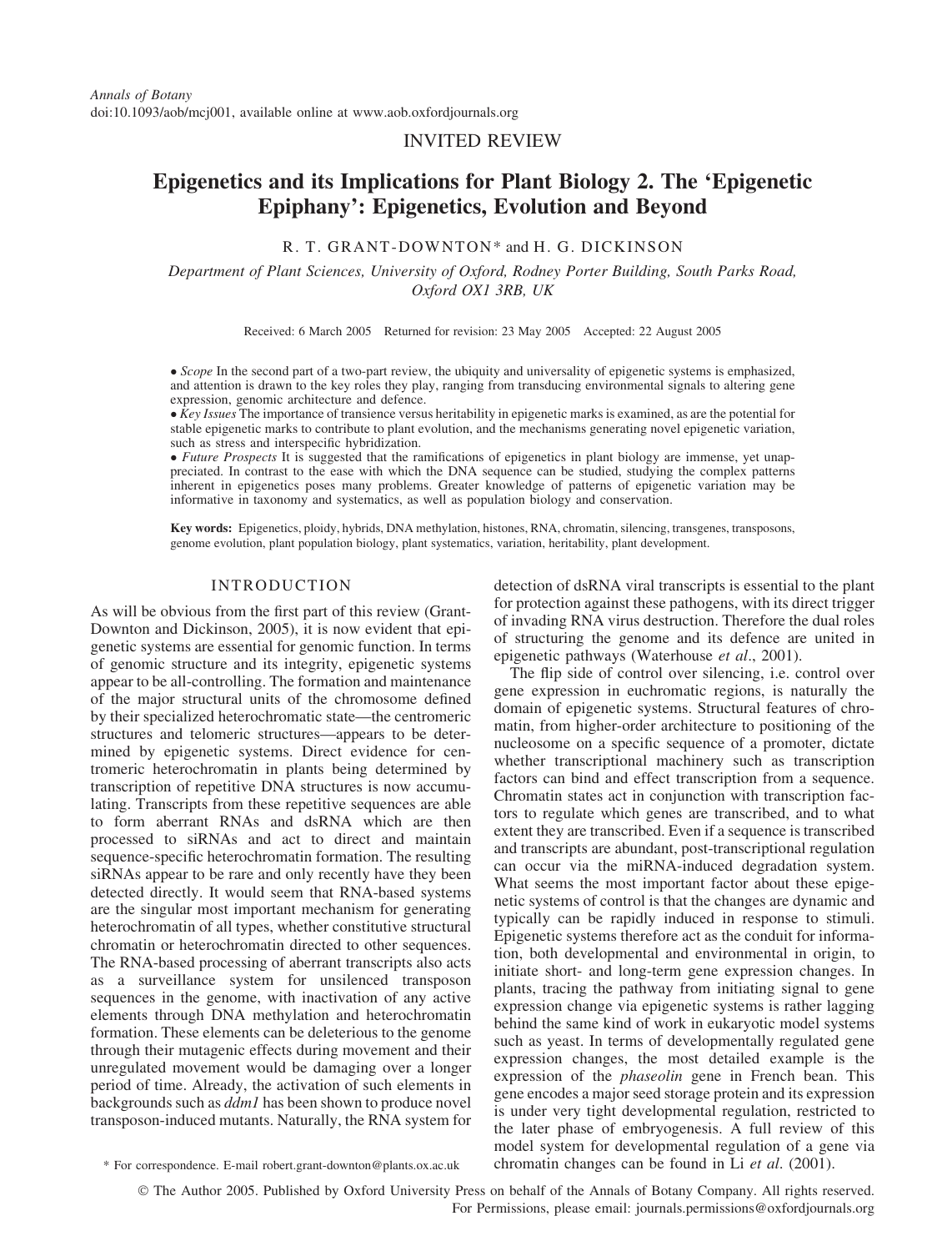## EPIGENETICS AS THE CONDUIT FOR ENVIRONMENTAL SIGNALS

Sensing environmental changes and initiating a gene expression response is most important for plants as sessile autotrophs. Responses can be both short term (e.g. synthesis of protectant molecules against stress) and long term (e.g. phenotypic plasticity, with alteration of developmental programmes) because plant tissues typically have the benefit of no rigid or set developmental plan. Epigenetic systems must be part of the relay from sensing a change in the environment to a change in gene expression. Their ability to alter rapidly and reversibly, yet with the potential to keep a stable 'memory' through many cell divisions, must be a key to the flexibility of plant responses to the environment. Perhaps this is why plant epigenetic systems are complex and contain some unique constituents not seen in other eukaryotes. Surprisingly, not much is known about epigenetics and plant responses to environmental change, with one major exception. This exception is the regulation of flowering time (i.e. initiating inflorescence development) in Arabidopsis thaliana in response to long periods of cold temperatures, known as vernalization. Some genotypes of this annual species require an extended period of cold temperatures before commitment to flowering, behaving as 'winter annuals', with this vernalization requirement preventing flowering until favourable spring weather arrives. Other genotypes do not require cold treatment to induce flowering. The major genetic differences between these genotypes have been identified to two loci, FRIGIDA (FRI) and FLOWERING LOCUS C (FLC). Molecular studies have shown that FLC acts as a repressor of flowering, whilst FRI acts to boost the levels of FLC, so these two proteins act synergistically to block flowering. How does exposure to cold block this repression of flowering? Exposure to cold must be 'recorded and stored' by the plant, as when temperatures increase and mitotic cell divisions continue, the memory of exposure to cold is still retained as is the competence to flower. Storing this as epigenetic information has now been shown to be the key to the vernalization response. With exposure to cold over a significant length of time, the chromatin at the FLC locus changes, with reduction of acetylation at H3 K9 and K14 sites, and increase in methylation of the H3 K9 and K27 sites, corresponding to the formation of heterochromatin (Bastow et al., 2004; Sung and Amasino, 2004). Furthermore, it has been reported that this locus shows reduced H3 K4 trimethylation, a mark that has been associated with transcriptional activation, after vernalization (Amasino, 2004). It appears that the ultimate outcome of lengthy cold exposure is formation of heterochromatin and silencing of FLC, repressing the main repressor of flowering. Interestingly, FLC alleles with transposable elements inserted in an intron are down-regulated and flower rapidly without vernalization as its presence induces stable heterochromatin formation at the locus, mimicking vernalization-induced heterochromatin (Amasino, 2004). Mutants that block responsiveness to cold have also been identified. Two of the mutants correspond to chromatin-remodelling proteins, with VERNALIZATION2 (VRN2) a Pc-G protein (Bastow et al.,

2004) and VERNALIZATION INDEPENDENCE3 (VIP3), forming a repeat-rich protein which is likely to be involved in forming the scaffold for assembling chromatin-remodelling protein complexes (Zhang et al., 2003), fitting with epigenetic pathways regulating vernalization responses. The most significant discovery is that mutations in three Arabidopsis genes homologous to components of the yeast PAF1 complex, a complex which recruits a histone methyltransferase (SET1) catalysing H3K4 trimethylation, all promote vernalization-independent early flowering, block FLC expression and reduce FLC H3K4 trimethylation (Zhang et al., 2002; He et al., 2004; He and Amasino, 2005). Moreover, altered flowering time has been regularly seen as a pleiotropic effect of other mutants in the epigenetic machinery. What is not known is any of the molecular detail of how the cold is sensed over a continuous lengthy period and the signal relayed to effect heterochromatization of FLC. By some mechanism, a long duration of cold is measured and committed to 'epigenetic memory', as short durations of cold are insufficient to acquire competence to flower; Amasino (2004) has speculated that this cold sensing may be via titration effects of antagonistic enzymes in a signalling pathway where one enzyme has different temperature-response kinetics. Clearly there is still much work to be done in revealing the full working detail of the pathway from environmental stimulus to gene expression change even in this model system.

# EPIGENETIC HERITABILITY IN PLANTS: LAMARCK'S LAST LAUGH?

#### Epigenetic states and their heritability in plants

How the plasticity of plant growth and development may be a consequence of sophisticated epigenetic systems that allow sensitive and rapid gene expression changes to be effected has been discussed above. Another interesting consequence of plant developmental programmes is that there is no dedicated germline set up, segregated and maintained from early development onwards. Instead, cells giving rise to the germline develop de novo from the somatic tissues. This allows the opportunity for any stable epigenetic information acquired by the chromatin–DNA structures of the somatic tissues to be transmitted to the next generation, provided no epigenetic resetting system that deletes such acquired information is active. Clearly, the structurally important epigenetic information of the centromeres and telomeres is not deleted in this way during reproduction but this is just the start. How in paramutation epigenetic states at some loci can be heritably transmitted and influence susceptible (paramutable) alleles in the next generation, has been discussed in previous paragraphs. Spontaneous epialleles, such as those identified at SUPERMAN and Lcycloidea loci, and epialleles at many other loci induced by events such as interspecific hybridization and a background with compromised epigenetic machinery, have been shown to be heritable with considerable fidelity. Silent (heterochromatic) transposable elements and other repetitive sequences (such as transgene structures) located in euchromatic regions also retain their state with great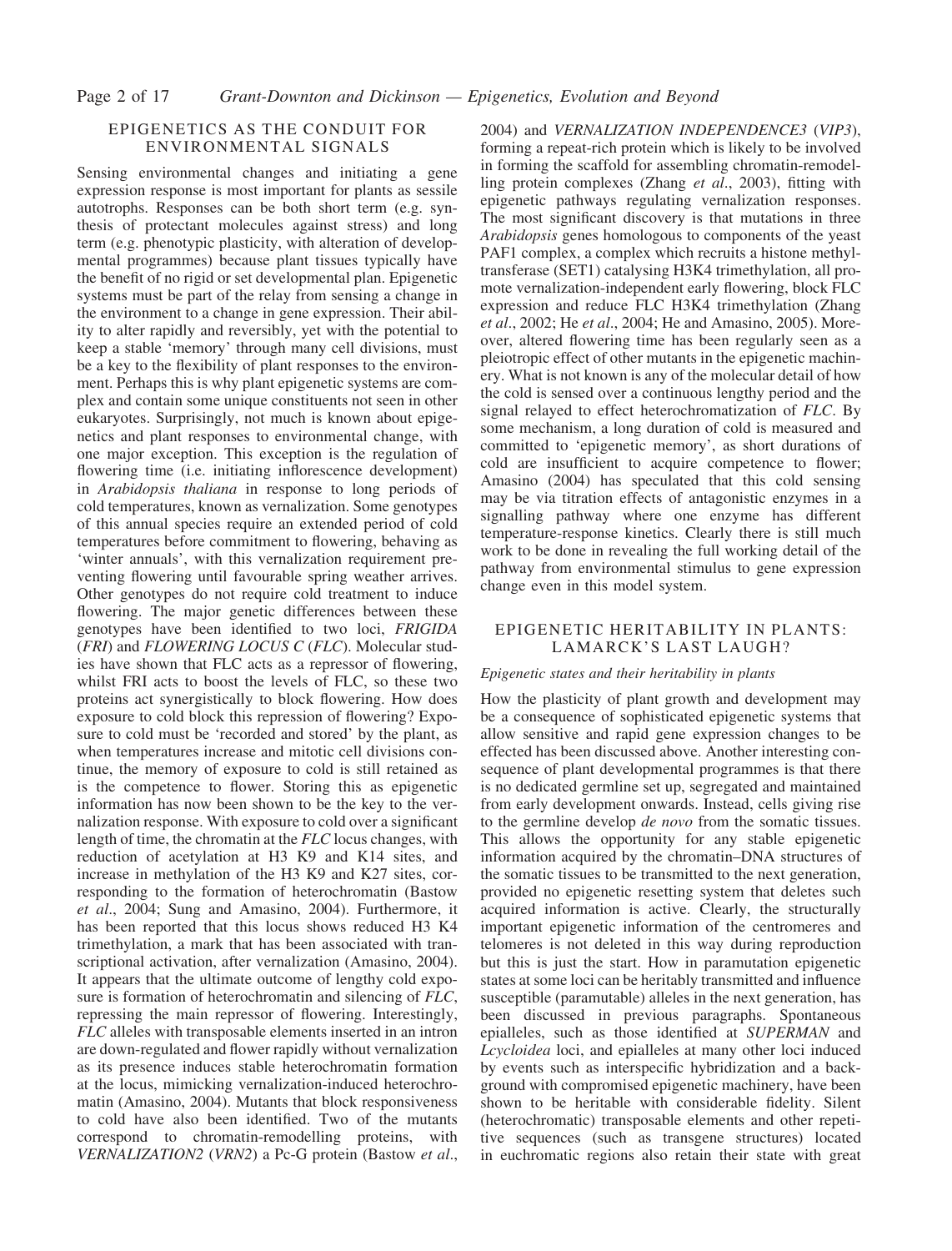stability from generation to generation. This could be explained by either stable transmission of epigenetic marks from generation to generation, or a short phase in the meiotic-gametophytic development in which there is an altered epigenetic state (e.g. release of silencing by loss of heterochromatization) followed by rapid and consistent reestablishment. Evidence for both scenarios exists. Perhaps the most interesting evidence comes from analysis of Arabidopsis met1 mutants in the male gametophyte. Heterozygotes for the mutation have been shown to accrue changes to DNA methylation in first-generation offspring, even though the mutation behaves recessively (Saze et al., 2003). This is because after meiosis the male germ line undergoes further mitotic divisions; those meiocytes lacking functional MET1 undergo cell division without the maintenance methyltransferase to preserve DNA methylation with absolute fidelity, leading to sperm cells with aberrant methylation patterns. By uncovering evidence for an essential role for MET1 in keeping epigenetic order through gametophytic development, this work implies that DNA methylation could be the major repository of epigenetic information in plants from generation to generation, as at this phase of the life cycle no 'back-up' of chromatin information (such as histone marks) exists. This discovery implies at least some chromatin therefore has to be set up and reprogrammed de novo from the DNA sequence and methylation marks with the next generation. This is fitting with observations of gross, global changes in chromatin during gametophytic development in plants, though detail of this gametophytic reprogramming is scarcely understood and appears to vary considerably from species to species. Interestingly, work in transgene silencing systems has revealed that the methylation in the coding region in PTGS silenced lines is not persistent from generation to generation in the absence of the trigger, whereas in TGS silenced lines there is evidence for some persistence of silencing and retention of symmetrical DNA methylation even after the inducing construct has been segregated away (Aufsatz et al., 2002). It is important to point out that the naturally occurring hypermethylated Lcyc allele in Linaria vulgaris shows quite stable inheritance of DNA methylation in both the promoter and coding regions (Cubas et al., 1999) and the same is true of SUPERMAN epialleles (Kishimoto et al., 2001). However, the exact mechanism of their spontaneous genesis is not known, though conventional transposon insertion events have been ruled out, making these 'exceptions' awkward. Further consideration of heritable phenomena will be found in later discussion of epigenetic phenomena in hybridization. This evidence does suggest that some acquired information sealed in the epigenetic state can be passed unperturbed from parent to offspring.

## Epigenetic rewriting and the gametophyte

Equally, though, there is evidence in other plant taxa for global changes in DNA methylation in development of the gametophyte. Oakeley et al. (1997) report the global reduction in DNA methylation of the generative nucleus compared with the vegetative nucleus in Nicotiana pollen development after using immunocytological detection. An updated study using antibodies raised to the different histone marks would be hugely informative. Could these changes allow a slight release of the silenced epigenetic state at many loci, with the 'sensing' mechanisms that detect 'aberrant' transcripts resetting constitutively heterochromatic regions anew for the next generation? Wholesale release of silencing of transposons and repetitive sequences across the genome certainly seems unlikely to take place for two reasons. First, it seems a remote prospect that the epigenetic pathways could fully cope with a deluge of previously suppressed transcripts and, secondly, the mutagenic nature of activated transposable elements would be deleterious, particularly in haploid gametophytes. Indeed, it is tempting to speculate that the presence of specialized gametophytic chromatin states may act to allow partial release of transcription, with a limited increase in transcription from otherwise heterochromatic regions but without an overwhelming derepression of transcription. Using sequences such as transposable elements, centromeric repeats and silenced transgenes to determine their level of transcription and the levels of derived siRNAs in the stages and different cells of gametophytic development would be required to ascertain whether subtle changes in transcriptional potential across the genome are initiated. It is fitting to note that transcriptome analysis of maize sperm cells has revealed that a substantial proportion of sequences identified are transposons, with a published estimate of 8 % being retrotransposons (Engel *et al.*, 2003) and an updated estimate of 19 % (McCormick laboratory website,<http://> www.pgec.usda.gov/McCormick/McCormick/mclab.html).

### Epigenetic memory and environmental responses

The subtle nuances of the heritability of epigenetic states have yet to receive enough attention, although it certainly is not an outright Lamarckian mechanism, even in plants. The work on vernalization is a clear example of plants acquiring and utilizing information from the environment without the epigenetic information becoming heritably stable. Vernalized plants show propagation of the epigenetic memory of cold through mitosis but not meiosis—offspring from coldexposed plants do not show altered flowering times. A system must exist in reproductive development that re-sets this specific heterochromatic state after the signal to initiate flowering has been conveyed. Indeed, there appears to be no known stable epimutations/epialleles for FLC that affect flowering time, only sequence variants such as transposon insertions. Why is this particular heterochromatic state reset so efficiently? One reason may be that the FLC locus is part of a domain dedicated to vernalization and it may be distinguished by its own unique chromatin markings. Recent work has shown that FLC and a neighbouring locus (of unknown function) are co-ordinately affected by vernalization treatments (Finnegan et al., 2004). Moreover, transgenes inserted into this region acquire vernalization responsiveness and, when the sequence of this region itself is moved to other parts of the genome, it retains its vernalization responsiveness and can affect the neighbouring sequence. Collectively, this points to the sequence of the FLC region as the key to acquiring a particular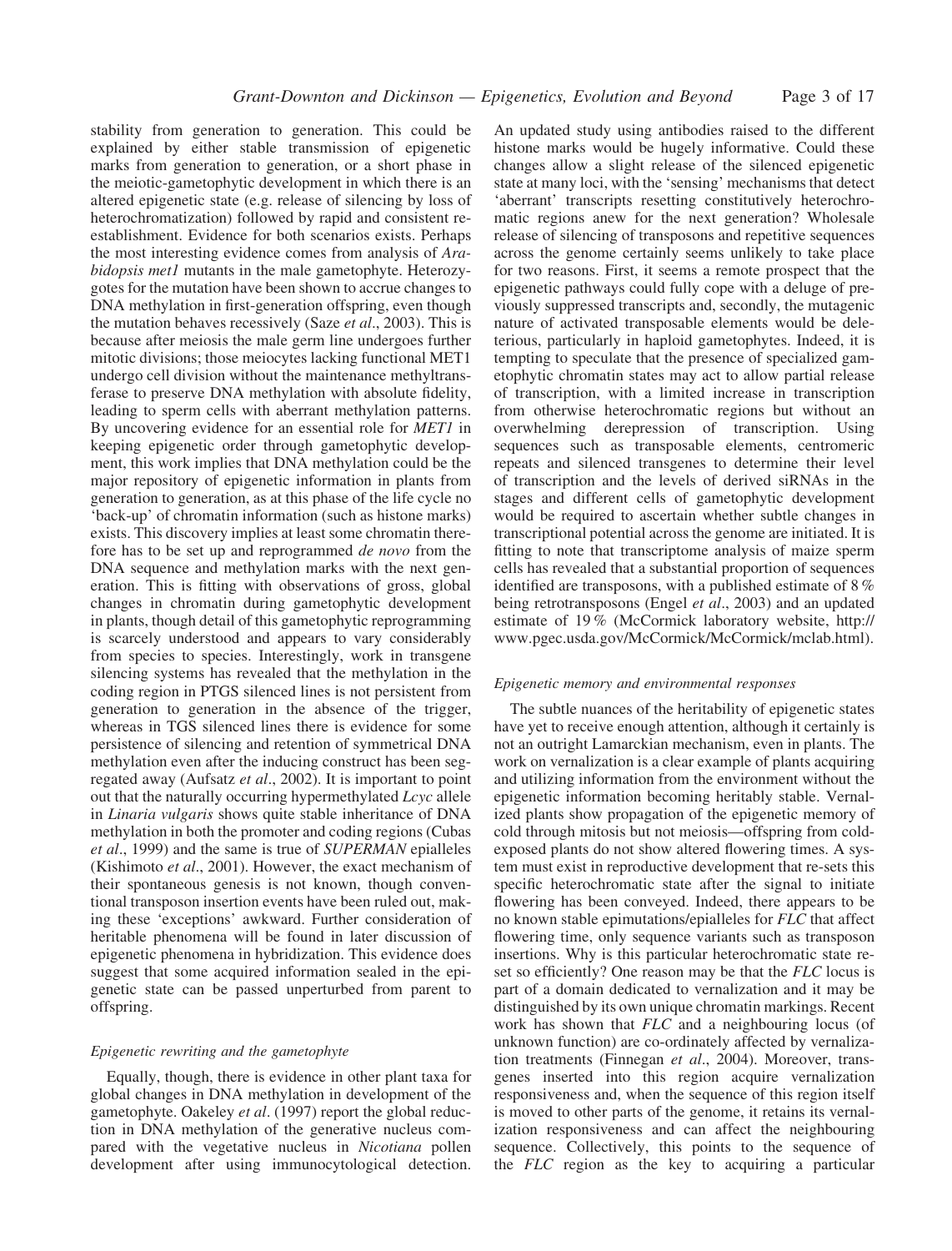heterochromatin information state, which can then spread outwards to the neighbouring sequence. Further dissection of the properties of this domain to explore why and how it subsequently loses this heterochromatic mark would be most valuable.

To what extent is the FLC domain representative of how the plant genome is constructed? It has been argued that other such transcriptional domains are common throughout the genomes of plants (Finnegan, 2001). If each has autonomous mechanisms during the reproductive development for eliminating or resetting epigenetic information acquired during growth, this would limit the amount of epigenetic information passed from generation to generation. However, the apparent rarity of transgene insertions acquiring novel expression profiles from the surrounding sequence (Schubert et al., 2004), and evidence from epigenetics in hybrid systems (discussed below), leaves this subject to debate. The most pressing question is—how many DNA sequences can show metastable epigenetic behaviour, with the potential to occupy more than one epigenetic state (i.e. form epialleles or epimutations) that are heritable and affecting gene expression? As yet, it is only possible to infer answers, but with developments in analysis of transcriptional profiling and epigenetics (such as bisulfite sequencing and CHiP), more information is likely to accrue. Even if a fraction of the genes in plants have the potential to form sets of epialleles, it would be a tremendously important, yet hitherto undetected, source of variation. Even in mammals there are examples of epialleles, such as at the axin and agouti loci, where the normal resetting of the epigenetic state during reproduction is escaped which allows trans-generational inheritance of epigenetic states with its consequences for expression patterns of the gene and subsequent phenotype (Rakyan et al., 2003; Chong and Whitelaw, 2004). If, as seems logical, the capacity to form epialleles is determined to some extent by DNA sequence, this raises new questions about the interplay between sequence evolution and epigenetic evolution.

## EVOLUTION AND EPIGENETICS IN PLANTS

## Epigenetics of plant genome evolution

In hindsight, it now seems strange that plant biologists have, for many years, discussed evolution of plant genomes and plant populations whilst only considering the DNA and protein sequence as the determinants of phenotype. Prior to the extensive molecular exploration of epigenetics, early ideas on epigenetics and evolution were reviewed and discussed by Jablonka and Lamb (1989). It is now an exciting time for plant biologists interested in evolution as the new data on epigenetic systems in plants can be assimilated into a more complete understanding of the field. In this section it is considered how essential epigenetics have become in understanding various evolutionary problems and where following this avenue to its logical conclusion may eventually lead.

What drives the formation of diversity in the genome? At the level of the DNA sequence, alterations such as deletions, point mutations and chromosomal rearrangements have been the main focus for decades and the prevailing consideration in how genomes and populations evolve over time. There is no dispute that such alterations are essential to generating variation, both 'neutral' and 'non-neutral' upon which selection can act directly. Interestingly, there is evidence that the mutational frequency of methyl-cytosine is substantially greater than unmodified cytosines (e.g. Rideout et al., 1990). The mutations are formed from the deamination of methyl-cytosine to thymine. This implies that there is a mutational penalty for marking sequences by methylation, which would be more severe for densely methylated sequences such as repetitive DNA. It is tempting to speculate that patterns of DNA methylation can significantly bias the mutational frequency of the marked sequence in plants. Transposons and repetitive DNA targeted for RdDM and heterochromatization may have higher rates of mutation than euchromatic regions, perhaps aiding in defence. This mechanism has been proposed to operate in elimination of ectopic promoters in the coding regions of genes in plants (Tran et al., 2005).

#### Transposons and epigenetics in genome evolution

This brings us to the next major source of variation in the plant genome—transposon-induced variation. Since the discovery of these selfish mobile elements, their modifying effects on the host genome have become well documented and will be but briefly mentioned here (see Kidwell and Lisch, 1997, 2001; Dimitri and Junakovic, 1999). The first notions of their importance in shaping genomes came from McClintock (see McClintock, 1984). Their effects range from the outright mutagenic, e.g. disruption of coding genes by insertion of a mobile element, the formation of 'footprints' in insertion and excision cycles, to more subtle. For instance, ectopic recombination can occur between homologous elements in meiosis, leading to chromosomal rearrangements, and it is possible that 'macrotransposons' can form, capable of shifting even relatively large sequences of trapped host DNA to new sites in the genome (Gray, 2000). Clearly, most outcomes of transpositional activity in an evolved, structured genome will be neutral to deleterious, making the defence system described above essential to prevent dangerously high levels of transposition. Of course, the defence system that induces heterochromatin formation of detected transposon sequences may actually cause some of the deleterious effects itself, by silencing neighbouring host sequences. In recent years, there has been a considerable shift in the appreciation of these mobile elements and the view of them as selfish parasites has become mollified to treating them as genomic symbionts. Many plant genomes are enormously rich in these kinds of sequences yet efficient mechanisms to rid genomes of such sequences have evolved in other eukaryotes, suggesting that their co-habitation has some benefits. Nowhere is this more evident than in the structural centromeric and telomeric regions of genomes that are essential for genomic integrity and rich in such sequences. Integration of transposable elements within or close to coding genes has been demonstrated to generate novel phenotypic variation in plants (Kumar and Bennetzen,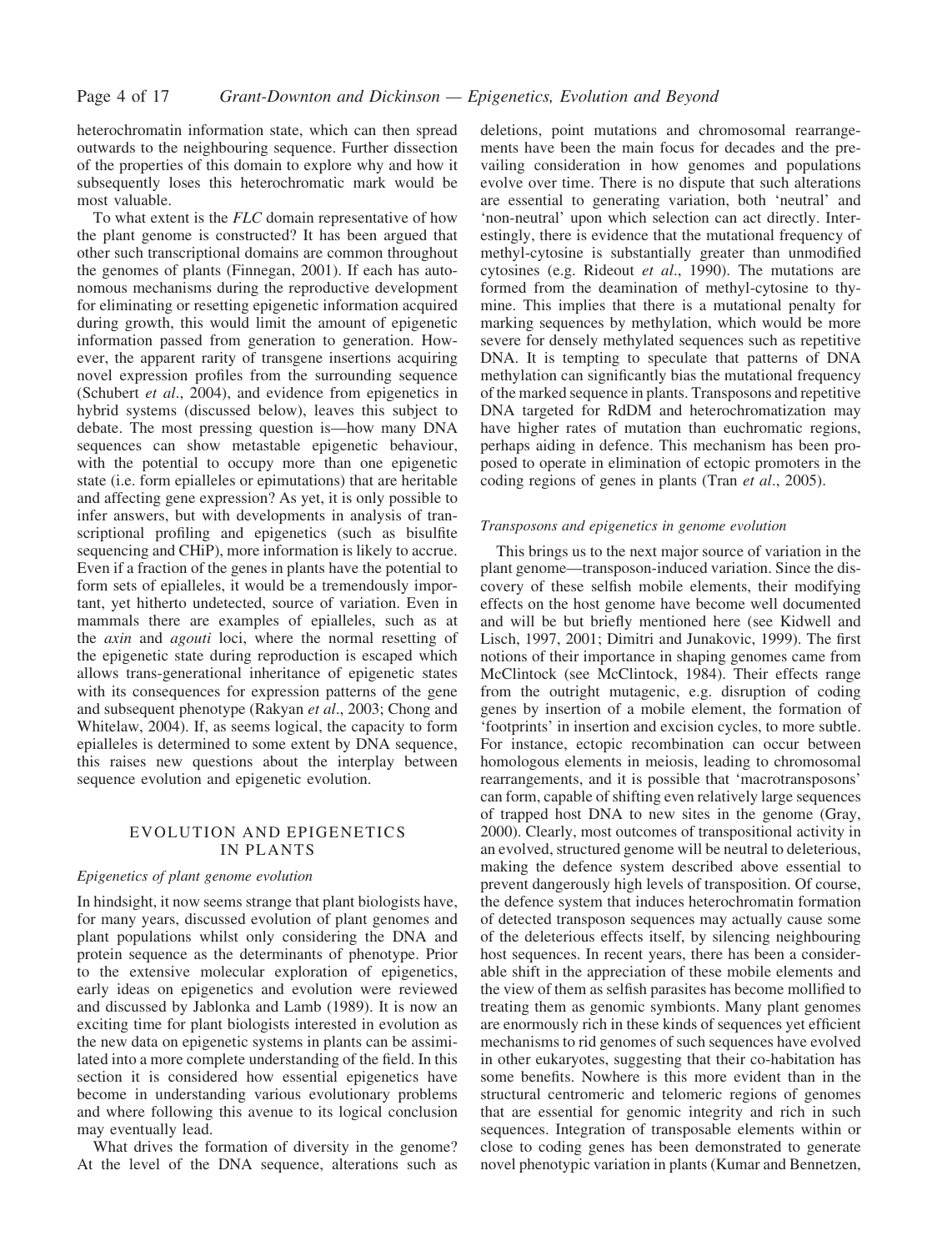1999) with examples from cultivated plants such as maize (Wessler, 1988) and Antirrhinum (Coen et al., 1986) known for many years. However, there is a considerable gulf between populations of cultivated plants and plants in populations where natural selection hones the genome. A boost to the view that transposable elements can shape the genome and gene expression patterns in nature has been the finding that 'fossil remnants' of transposable element sequences are ubiquitous in euchromatic gene sequences. Statistical surveys (e.g. Bureau et al., 1996) have found that many plant genes have close associations with transposable elements. White *et al.* (1994) have identified plant genes that probably have coding regions of genes adopted from copia retrotransposon gene sequences. The same study revealed that many genes have degenerate transposable element sequences in their upstream and downstream flanking sequences; in some cases, this sequence is known to have a direct regulatory effect on the expression of the gene. Perhaps the most interesting and complete example is the imprinted FWA gene, shown to be epigenetically sensitive, which has been shown to be intimately associated with SINE retrotransposon sequences (Lippman et al., 2004). siRNAs corresponding to this sequence were also found in this study and the data points to FWA imprinting and transcription being directly controlled by this retrotransposon sequence. Coding genes may 'adopt' integrated or nearby transposable element sequences on a frequent basis, making such elements a major force for generating variation and novelty in the genome; indeed, Kumar and Bennetzen (1999) speculate that perhaps all plant genes will be shown to contain a transposable element legacy. As epigenetic systems are the major regulators of these elements, it is a case for 'guilt by association' in their contribution to the molecular and phenotypic evolution of plants.

Another connection between repetitive DNA and the evolution of epigenetic control of gene expression has recently been revealed. By analysing the sequences of microRNA genes in Arabidopsis, it has been shown that these genes are likely to arise from inverted repeats of coding genes. Allen et al. (2004) have identified miRNA genes from Arabidopsis that appear to be intermediate between inverted repeats and typical miRNA genes, as their sequence shows considerable homology to the target gene outside the region of binding of the processed miRNA. Indeed, one of these 'intermediate' genes, ASRP1729, did not seem to have behave as an miRNA, as it did not have a targeting function and was insensitive to DCL-1 mutations for its processing, possibly representing an intermediate stage before miRNA function has evolved. It seems plausible that these 'intermediates' may become trans-acting siRNAs (Peragine et al., 2004; Vazquez et al., 2004). In this manner, new miRNA genes controlling novel expression patterns of the target genes could arise without much difficulty. Voinnet (2004) commenting on this work suggests that, 'given their highly evolving nature, young small RNAs are ideally suited to convey rapid adaptation and will probably be more abundant in plants subjected to stress'. In support of this idea, it is interesting to note that a strong candidate for a non-coding RNA involved in transcriptional stress responses was identified by T-DNA tagging in the resurrection plant Craterostigma plantagineum (Furini et al., 1997; Bartels and Salamini, 2001). This sequence is involved in negatively regulating desiccation-tolerance genes and its sequence shows closest similarity to SINE-like retrotransposons. No homologues have been detected in Arabidopsis; it would be interesting to determine how quickly this regulatory RNA evolved by examining whether similar sequences exist in closer relatives in the Scrophulariaceae and Gesneriaceae. At the other extreme, there is evidence for astonishing conservation of miRNAs and their target sequences, indicating that once this regulatory system is in place and controlling transcript abundance it can become highly canalized. The mRNAs of class-III HD-Zip transcription factors from all lineages of land plants have retained an miR165/166 binding site, and evidence for cleavage at this site from several species was also forthcoming (Floyd and Bowman, 2004). The retention of miRNA regulation of these genes may span more than 400 million years. However, there is no evidence for overlap between miRNAs and genes targeted by miRNAs in plants and animals.

## Evolution through mutations in genes governing epigenetic systems

Another means by which epigenetic systems could generate novel variation in plant populations is through mutations in genes of major regulatory effect, e.g. genes like MET1 and DDM1. As discussed above, loss of function does not necessarily prove lethal to the plant and their absence can lead to the generation of stable epialleles of genes of developmental and morphological importance, as well as activation of transposable elements. Importantly, there is evidence that some epialleles can be maintained independent of the loss-of-function mutation that provided their genesis; restoration of epigenetic function by crossing back to wild type may rescue epigenetic regulation systems but with the retention of the epiallele. The loss of methylation of the FWA locus in Arabidopsis (Soppe et al., 2000) is heritable and induces ectopic expression of the FWA protein which results in a late-flowering phenotype. In fact, FWA is not expressed at all in adult tissues of the wild type, but instead is restricted to the central cell of the megagametophyte and the resulting endosperm tissue after fertilization (Kinoshita et al., 2004), where expression is correlated with reduced methylation derived from the DNA glycosylase activity of *DEMETER* in the central cell. The default state of FWA is methylated and silenced, except in terminally differentiated reproductive tissues, but its reactivation and ectopic expression by an indiscriminate demethylation event results in an unrelated and rather unexpected late-flowering phenotype. The floral homeotic genes SUPERMAN and AGAMOUS both show heritable hypermethylation and gene silencing, paradoxically in the hypomethylated backgrounds of met1 and ddm1 mutants. The dramatic phenotypes of their silencing are an excellent illustration of epialleles.

A more enigmatic example is the generation of overexpressing bal epialleles of the CPR1 (constitutive expressor of pathogenesis related proteins 1) locus (located in the chromosome 4 Resistance gene cluster) in ddm1 mutant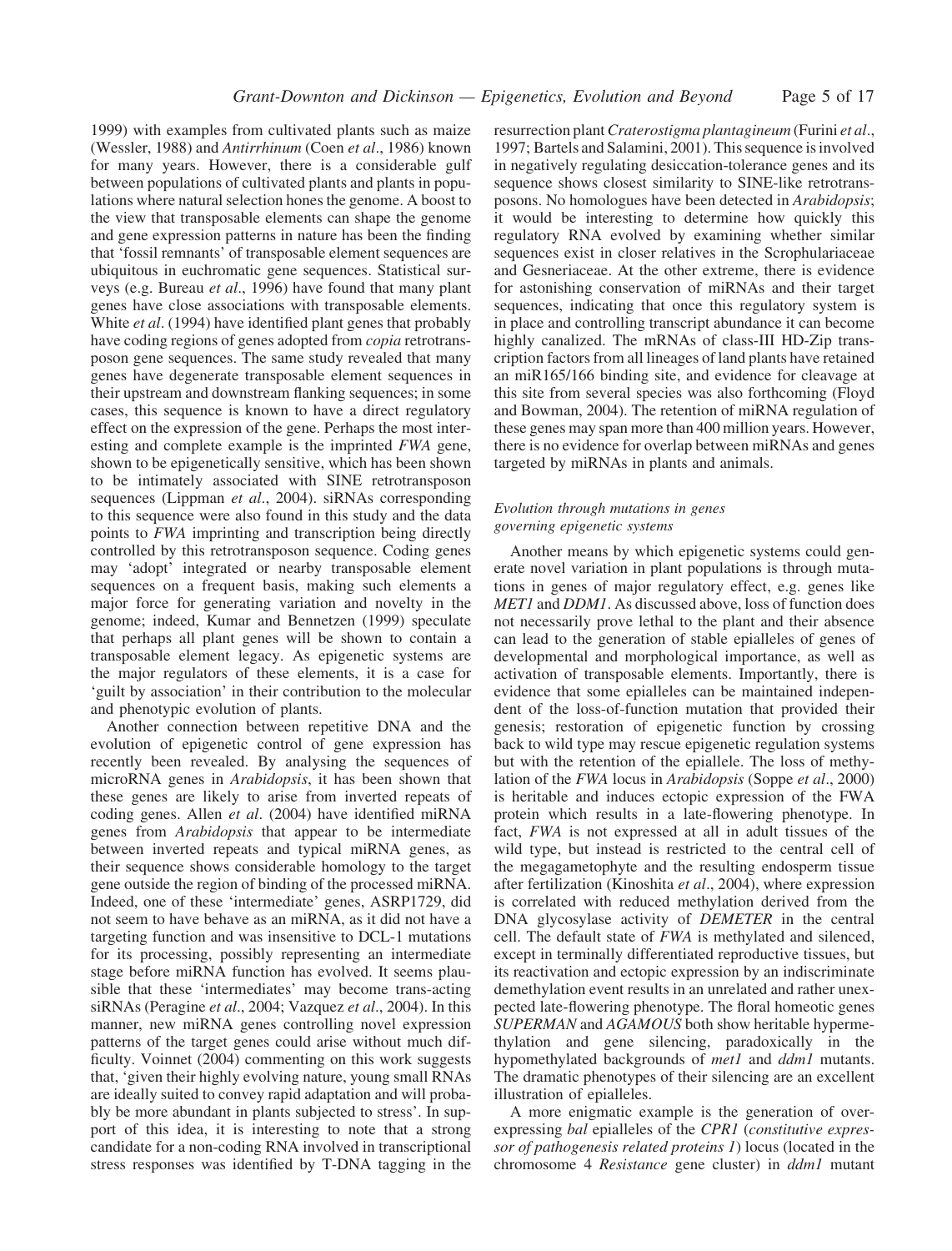backgrounds (Stokes and Richards, 2002; Stokes et al., 2002). bal epimutants show phenotypes such as twisted leaves, dwarfing and reduced fertility, similar to cpr1-1 from ethyl methyl sulphonate exposure. Surprisingly, these appear to be two different epialleles and neither associated with nucleotide changes. Intriguingly, selfed offspring from *ballcpr1-1* heterozygotes produce approx. 20 % phenotypically wild-type plants, perhaps derived from epigenetic destabilization and reversion mediated by pairing interactions (Stokes and Richards, 2002). There is also direct evidence that reactivation of transposable elements in the *ddm1* background can produce new insertions with phenotypic consequences (Miura et al., 2001). Indeed, once activated by ddm1, transposons can retain their activity even when functional DDM1 is restored (Lippman et al., 2004). It does not seem too dramatic to suggest that saltational changes in the heritable epigenetic marks and phenotype could arise from even short-term exposure to defective activity of one or a few genes in the epigenetic system.

#### Stress-induced epigenetic change

Environmental and biotic stress may also induce the formation of novel epialleles. Mild inhibition of chaperone activity of the Hsp90 protein in plants by specific pharmacological agents has been shown to produce a diversity of phenotypic changes in Arabidopsis seedlings, such as alterations to plant size, leaf shape and pigmentation (Quietsch et al., 2002). This may be due to the fact that the chaperone folding activity of Hsp90 can partially counteract the effect of mutations in the DNA sequence that generate amino acid changes in proteins, rendering them 'neutral' in effect on the protein function. When Hsp90 efficiency is reduced, accumulated variation of this kind is rendered non-neutral and alterations to protein function ensue, exposing them to selection (Sangster and Queitsch, 2005). Definitive genetic proof that the phenotypic effects seen in Arabidopsis are derived in this way has not been presented. Another plausible scenario is that inhibition of full Hsp90 activity can also decrease the functional efficiency of the epigenetic machinery, e.g. decreasing the fidelity of epigenetic marks such as cytosine methylation, that results in a heritable change to epigenetic and gene expression states. Confirmation that this is the case from molecular epigenetic studies is still lacking. It follows that any environmental insult, such as extreme heat stress, could perturb the activity of epigenetic regulation and heritable effects on epigenetic marks and gene expression changes could arise.

Biotic stress in the form of pathogen attacks may also generate epigenetic aberrations. There is evidence that the Bs1 transposable element of maize has been reactivated by viral infection (Johns et al., 1985). Viral infections may bring about epigenetic changes of this ilk by the virtue of proteins they encode to counteract the defensive RNA pathway machinery of the host plant. The role of these proteins is to inhibit the activity of the defence pathway that destroys viral transcripts, but it also appears that the other RNA pathways are affected. Some of these viral suppressors of silencing bind small RNAs and affect their processing, whilst others such as P1/Hc-Pro may operate by inhibiting the protein components of the pathway. For example, there is evidence that the P1/HC-Pro suppressor of viral silencing interferes with miRNA pathways in Arabidopsis where it causes aberrant processing of some miRNAs and developmental aberrations (Kasschau et al., 2003); in tobacco accumulation of siRNAs from transgenes and endogenous miRNAs are differentially affected by P1/Hc-Pro (Mallory et al., 2002). Dunoyer et al. (2004) expressed five different viral silencing suppressors in Arabidopsis, all of which blocked transgene PTGS, but only three (P1/Hc-Pro, P19 and P15) affected plant morphology. Of these three, P1/Hc-Pro and P19 altered miRNA accumulation, whilst all three prevented degradation of miRNA targets. It seems probable that many of the gross abnormalities of plants infected with viruses forming dsRNA intermediates may be due directly to the upset of miRNA processing that regulates normal development. It is just conceivable that, in a manner akin to the formation of pseudogenes, viral transcripts may be incorporated into the host genome and 'adoption' of a viral gene encoding a silencing suppressor could bring about dramatic, heritable phenotypic effects by affecting the regulation of miRNAs.

### Is epigenetic change important in adaptation?

Evidence for the influence of single epimutations or epialleles on the stable evolution of plant characteristics remains absent, perhaps because changes in DNA sequence during any length of evolutionary time will obfuscate the epigenetic contribution. Speculation is irresistible though. Chandler and Stam (2004) have speculated that paramutation may be a mechanism for transmitting environmentally adapted expression patterns. On a more specific level, it is fascinating that the differences in floral symmetry and floral organ number between Antirrhinum and the related Mohavea is derived from altered CYCLOIDEA expression (Hileman et al., 2003). The adaptive basis of this morphological change is likely to be pollination-based, with Mohavea flowers mimicking the symmetrical flowers of the unrelated Mentzelia in the same desert habitat. Could epigenetic phenomena have initiated this dramatic shift between two adaptive peaks? Epigenetic explanations may be irresistible for other morphological changes that have repeatedly occurred in plant evolution. The timing of transition from the juvenile vegetative to adult vegetative to reproductive development can differ considerably even between closely related taxa. Screens for mutations in Arabidopsis genes that alter the timing of these phase changes have revealed several key genes confirmed to be involved in epigenetic processing such as HASTY (Bollman et al., 2003) and SDE1/RDR6 (Peragine et al., 2004). Not only does this implicate a number of endogenous small RNA species as essential for controlling the timing of key developmental phase transitions in the life of the plant (Peragine et al., 2004), it also hints that mutations in these loci have the potential to heritably alter how a plant proceeds through its life cycle. For instance it may take just a few key mutations to generate plants that proceed very rapidly through their life cycle (as seen in many desert ephemerals) or retain persistently the features of juvenile vegetative growth.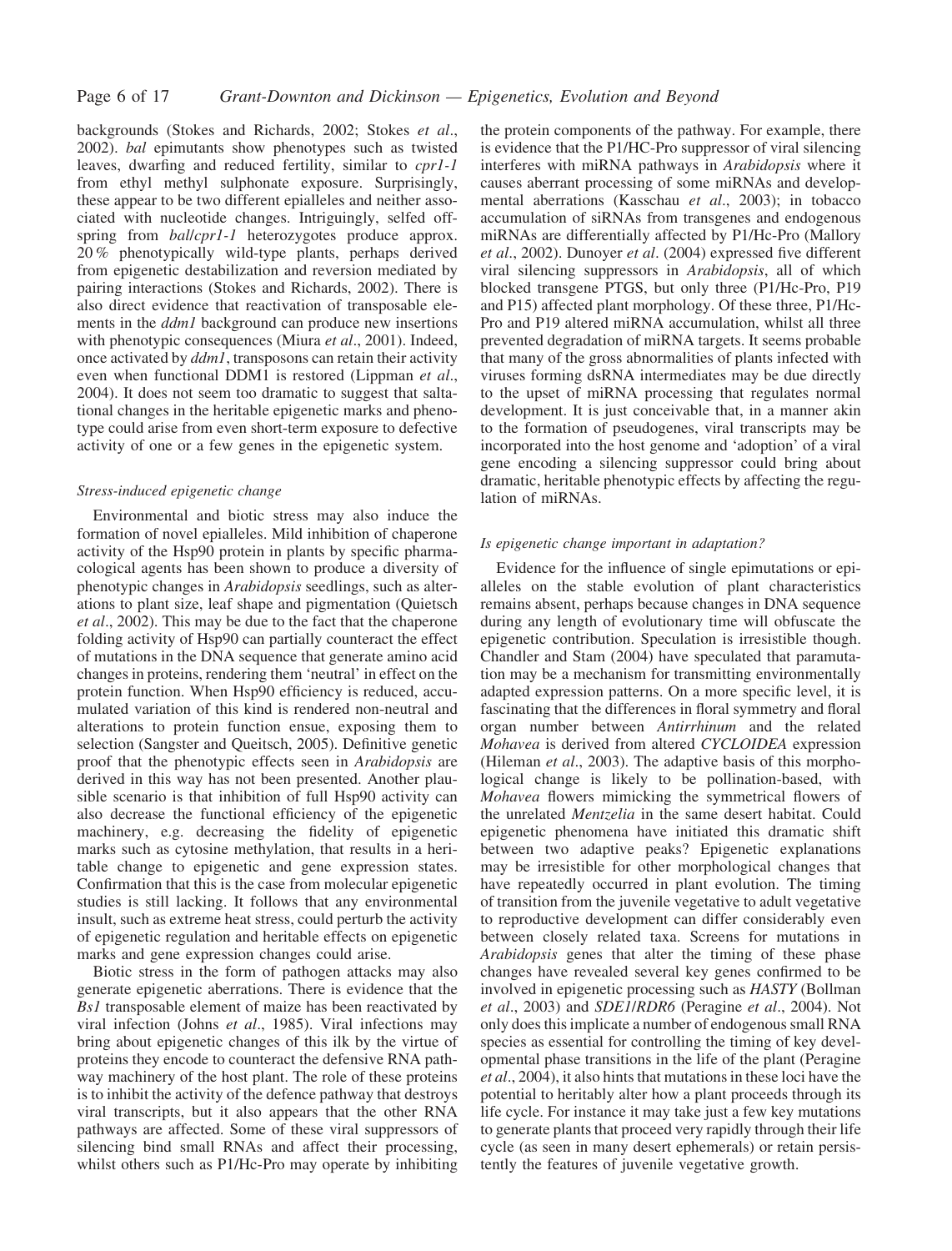Perhaps the most likely situation where epigenetic changes assist in the generation of an advantageous phenotype is the evolution of apomixis. The evolution of apomixis, in particular autonomous apomixis where an endosperm develops with no paternal genomic contribution, has been seen as problematic to the parent–offspring conflict model (Haig and Westoby, 1991). As apomixis has evolved repeatedly in the angiosperms, there must be pathways that allow its genesis. Experimental evidence suggests that alterations in the epigenetic machinery that control gametophyte development, imprinting and endosperm development are the basis of endosperm development without fertilization. Mutations in several Arabidopsis genes [two of the Polycomb group, MEDEA (MEA) and FERTILIZATION-INDEPENDENT SEED1 (FIE1), as well as FERTILIZATION-INDEPENDENT ENDOSPERM1 (FIS2)] promote proliferation of the central cell prior to fertilization (reviewed in Spielman et al., 2003). Yet none of these mutants promote any substantial development or differentiation of endosperm-like structures. However, loss of function of MET1, leading to hypomethylation of the maternal gametophyte in *fiel* mutants, leads to the production of endosperm more closely resembling sexually derived endosperm (Vinkenoog et al., 2000). In the absence of fertilization, the spontaneous formation of endosperm-like syncytial structures has also been reported from mutants in the Arabidopsis MULTICOPY SUPPRESSOR OF IRA 1  $(MSII)$  gene (Köhler *et al.*, 2003). The MSI1 protein is a WD40 repeat protein that forms part of Polycomb group complexes (discussed in Part 1). Recent work by Guitton and Berger (2005) has confirmed that these endosperm-like structures are derived from central cells, and report that msi1 mutants also initiate the development of non-viable but polarized, parthenogenetic embryos from the egg cell. It seems conceivable that full-blown apomixis could evolve from just a few mutations in genes regulating key epigenetic processes.

# EPIGENETICS OF PLANT HYBRIDIZATION

Perhaps by virtue of the highly flexible development allowed by their responsive epigenetic systems, plants are particularly adept at hybridization. Intriguingly, the ability to hybridize does seem to have a taxonomic bias with some families showing far greater rates of hybrid formation than others (Ellstrand et al., 1996). What does seem common in hybridization events in plants is that it can unlock variation not seen in either parental species. This has been exploited in cultivated plants in particular, but there is also evidence that hybridization could be of major importance in the evolution and diversification of plants in nature (for general reviews of plant hybridization see, Stebbins, 1950; Grant, 1971). Rather than being 'dead-ends', fertile plant hybrids may make an important contribution to the evolution of plant populations in many taxa, though the extent of their importance remains subject to debate.

Where does all the novel variation come from in hybrids? This has been attributed in the past to the effect of combining the genomes and proteomes of two previously separate, distinct entities; divergence in DNA and protein sequences would allow novel combinations in hybrids with the outcome being altered phenotypes with characteristics different to either parent. In fertile hybrid populations, 'transgressive segregation' has become a popular hypothesis to explain the generation of characteristics that are extreme, in both positive and negative directions, compared with the parents (Rieseberg *et al.*, 1999, 2003). The genetic model that explains the generation of 'extreme' phenotypes is the segregation of distinct alleles, derived from the genetically divergent parents, of different quantitative effects on a characteristic, in hybrid populations. The combinations of these quantitative trait loci (QTL) alleles from both parents that have additive effects in the same direction generate characteristics in excess of either parent. These combinations, of course, are not possible in the isolated parental populations and only become possible in the hybrids.

#### The Arabidopsis hybrid model system in epigenetic studies

However, investigation of the epigenetics of hybrids, in particular the use of allopolyploid hybrids between Arabidopsis thaliana and A. arenosa as a convenient model system, has been a revelation. This model system is useful as A. thaliana is already the major model plant and the hybrid formed is known to occur in nature to form a stable, fertile hybrid allotetraploid, A. suecica. This facilitates comparison of established wild allotetraploids to synthetic laboratory populations. A diagram showing the chromosomal genetics of this model system is shown in Fig. 1.

Early studies revealed that formation of hybrids between tetraploid A. thaliana and A. arenosa in the laboratory yielded  $F_1$  hybrids with a range of phenotypes, not necessarily intermediate between the parents. A striking observation was that some of the altered phenotypes—such as meristematic fasciation and pigmentation—were unstable in hybrid individuals, indicating that dynamic epigenetic changes affecting gene expression had taken place. Gene expression analysis using the AFLP-cDNA method to sample expression profiles from both parental genomes has revealed that approx. 11 % of a 2430 cDNA fragment sample showed changes in expression in hybrid populations relative to the parents (Wang et al., 2004). This confirms earlier studies where both gene silencing and gene activation were observed, from both parental genomes (Comai et al., 2000). To confirm that the gene expression changes are due to epigenetic differences from the parents, and could not be attributed to the DNA sequence, the cDNAs displaying these changes have been further analysed.

The first and most compelling question answered by these studies was: what do these arbitrarily identified cDNAs encode? As expected, a range of genes were found even in the first small samples analysed by Comai et al. (2000), from transposon-related sequences probably derived from a heterochromatic region to a coding gene associated with repetitive DNA, to coding genes with no apparent connection to such sequences. Determination of DNA methylation of these sequences in the hybrids showed that they exhibited major differences to their parental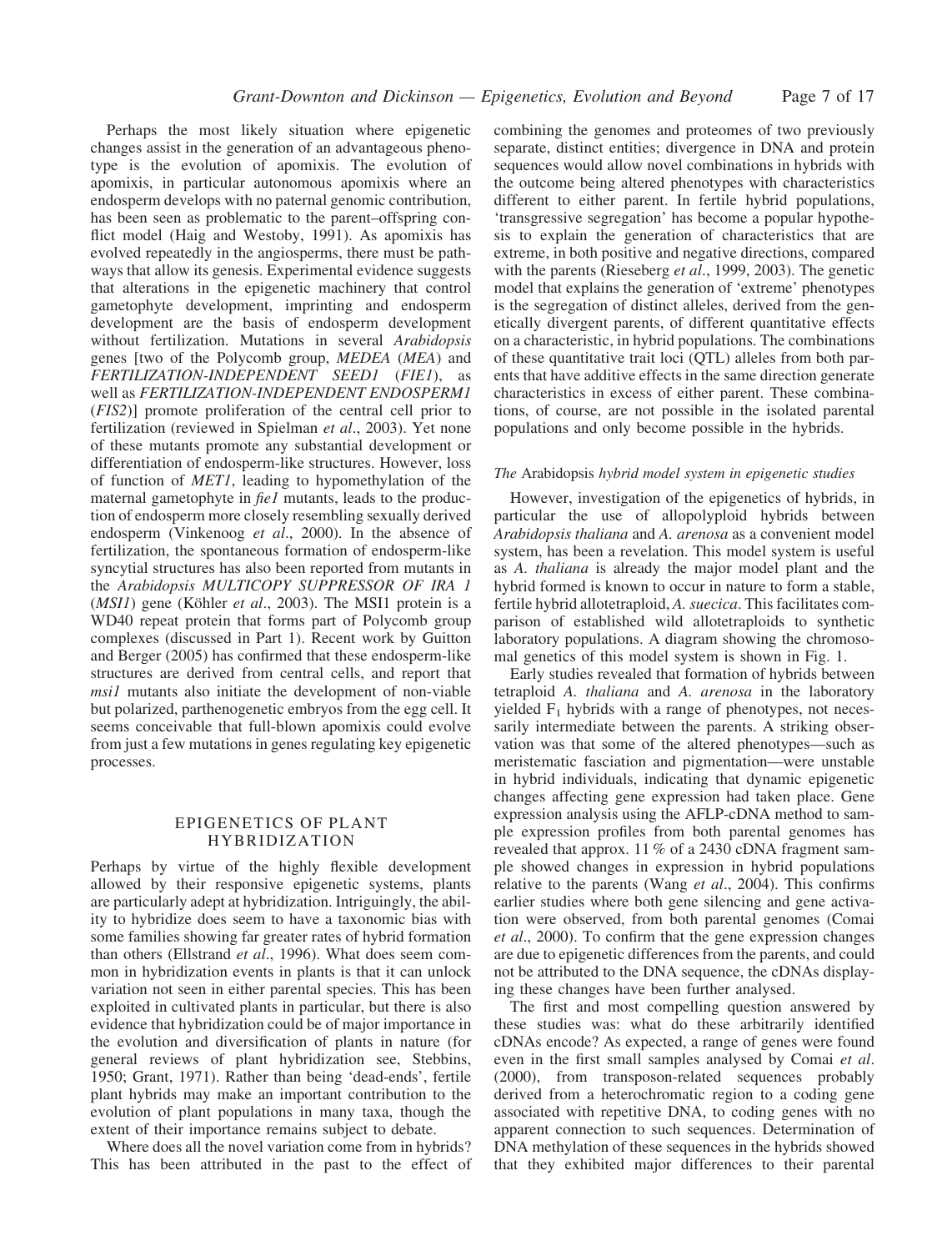

F1G. 1. Formation of synthetic Arabidopsis suecica allotetraploids (T = A. thaliana genome,  $A = A$ . arenosa genome).

counterparts. Later work with a broader sampling has shown that many coding genes with different functions, and many with unknown functions, show differential expression in newly synthesized hybrids (Wang et al., 2004). Interestingly, some of the cDNAs isolated have not shown simple, stable deactivation or reactivation patterns after hybrid formation; some have shown patterns of reactivation and deactivation across selfed generations of the newly synthesized hybrid (Comai et al., 2000; Wang et al., 2004). This is corroborated by work by Madlung et al. (2002) where methylation-sensitive amplified polymorphism (MSAP), assessing cytosine methylation at specific restriction sites throughout the genome, showed variation in methylation patterns in selfed hybrid populations. Are the same patterns of gene expression changes, including this instability, also found in established natural populations of A. suecica? This has been addressed by Lee and Chen (2001). By using the same AFLP-cDNA technique, it was shown that natural hybrids show differential patterns of gene expression compared with their parental species. Later data from Wang et al. (2004) has shown, as expected, that there is an overlap in the gene sets differentially expressed in lines of newly synthesized A. suecica and natural A. suecica. However, these patterns of gene expression are probably much more stable in natural A. suecica than in the synthetic laboratory populations, as the wild plants do not exhibit phenotypic instabilities; however, these instabilities return when the plants are treated with the cytosine demethylating agent azacytidine (Madlung et al., 2002) or when levels of DDM1 and MET1 are reduced by transgenic RNAi techniques (Wang et al., 2004). Both these treatments cause reactivation of gene expression at some of the silent loci examined.

#### Models and mechanisms for epigenetic change in hybrids

There is no doubt that this molecular work is hugely impressive but many questions still remain. The most disappointing shortcoming has been the inability to connect an epigenetically derived gene expression change with the generation of a phenotypic alteration in the hybrid. This will certainly be challenging in hybrid systems which are not so easy to work with, but essential to confirm the importance of epigenetics. Such work would also give an indication of whether epigenetic changes induced by hybridization could be of immediate survival or adaptive value. Our opinion is that both questions will be answered in the affirmative; the current estimates of the proportion of genes in parental genomes affected by hybridization, even if too high, and the fact that coding genes are highly represented supports our view.

Two further fundamental questions also spring to mind. First, is this epigenetic instability in hybrids taxonomically widespread in plants? The answer is almost certainly 'yes'. Complex gene expression changes (even more subtle than those found in the Arabidopsis hybrids) have been found in the homeologous gene pairs of 40 protein-coding genes in Gossypium allopolyploid hybrids (Adams et al., 2003), although confirmation that these are epigenetically derived is still lacking. However, in a large sample of allopolyploid hybrids involving Triticum and Aegilops species, Shaked et al. (2001) have shown that methylation changes were widespread using AFLP, MSAP and Southern blotting techniques. In one newly synthesized wheat allotetraploid, gene silencing and methylation changes at multiple loci were observed (Kashkush et al., 2002). A rough estimate of 1– 5 % of genes silenced by allopolyploid hybrid formation has been put forward following this work. Evidently monocotyledons also exhibit epigenetic instability in hybrid formation. The other essential question is: what mechanism generates epigenetic instability in hybrids? There is no evidence that the affected genes in A. thaliana are clustered as they map to different locations on the five chromosomes (Wang et al., 2004). Clearly, some kind of genome-wide effect is taking place that affects the epigenetic stability of various loci, in some cases over multiple generations. Comai et al. (2003) have put forward a model to explain this phenomenon. Their hypothesis is that during evolutionary time, as two populations diverge and develop into different species, there is a slight divergence in the protein components of chromatin regulatory complexes. The subunits of multi-protein complexes that interact with each other would evolve co-ordinately. When the two species then form a hybrid, the alteration in the structure of these complexes through the combination of protein products encoded by different parental genomes may impair their function to an extent. This impairment of function in a hybrid could generate genome-wide alterations in chromatin structure, with changes in DNA methylation as a secondary effect. A second component of this hypothesis is that the changes in chromatin regulation allow derepression of silencing of transposable elements, with the hybridization event inducing a burst of transposition. Re-silencing of these sequences via RNA-based RdDM systems will take place; however, if a homologous sequence is found 'naturalized' in a functionally important region such as in a promoter or enhancer, this could also lead to coding gene expression changes. The finding that genes similar to transposable elements and coding genes associated with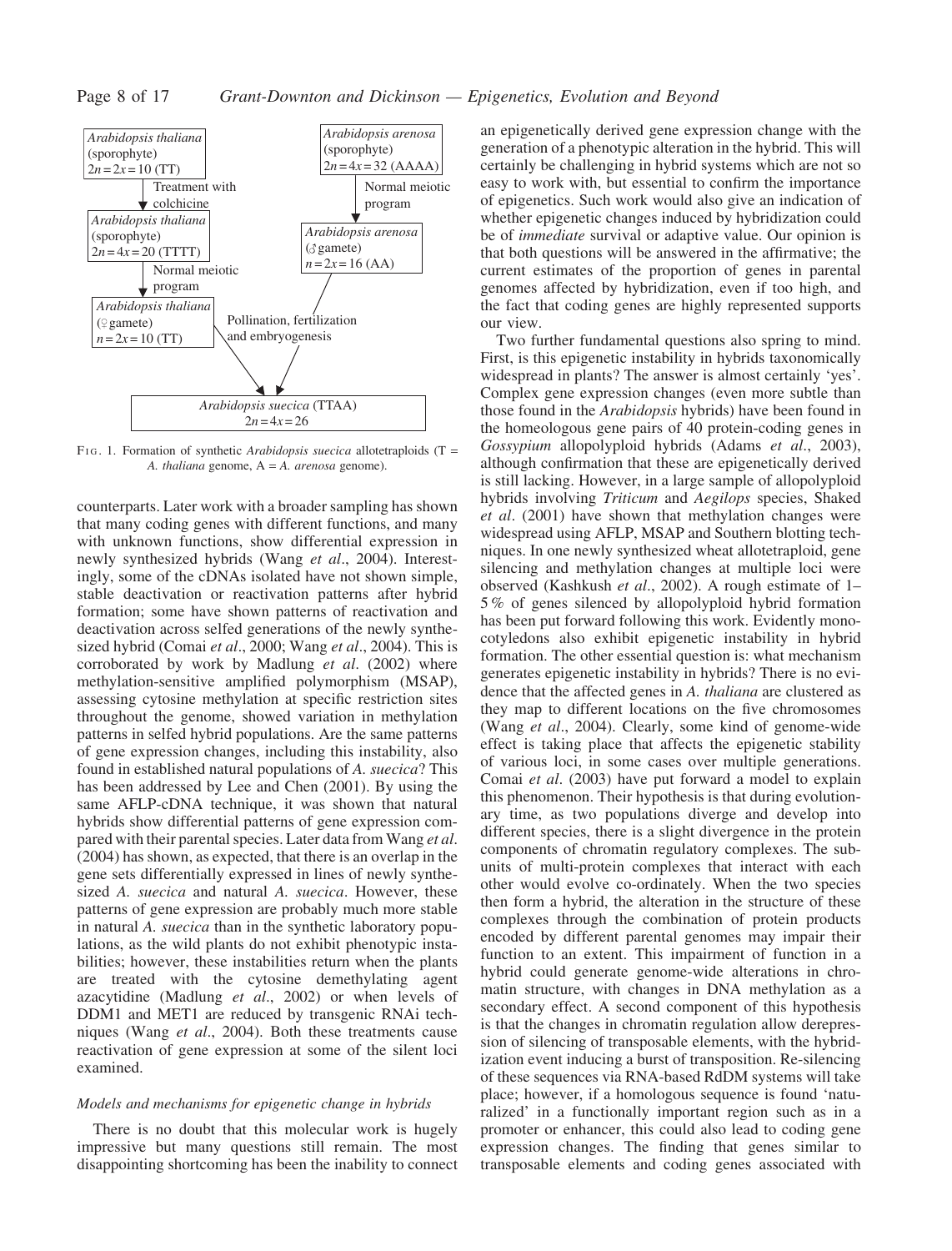

FI G . 2. How hybrid formation may lead to the generation of ectopic promoters and aberrant transcripts.

repetitive DNA show altered expression in hybrids is fitting with this explanation. However, Wang *et al.* (2004) found that repetitive/transposable element sequences were not abundant in the samples of differentially expressed genes. Perhaps this reflects the efficiency of silencing systems, though if the epigenetic systems of hybrids are to an extent deregulated this is rather surprising. In the future, it may be desirable to clone siRNA populations from hybrid and parental genomes to provide more supportive evidence. In our view, this model may not be a comprehensive explanation of gene expression changes for several reasons. For example, it seems rather incongruous that genes such as FWA, SUPERMAN and BAL/CPR1 that show great sensitivity to perturbation of components of the epigenetic regulatory system, e.g. ddm1 mutants, have yet to appear amongst the lists of genes with altered expression in hybrids. The model of Comai et al. (2003) also does not sit comfortably with data from studies of differences between species in components of the epigenetic system. CenH3, the centromere-specific H3 variant, has been cloned from both A. arenosa and A. thaliana and, although the sequences show divergence in the amino terminal region, whether the amino acid changes have functional relevance is unknown. The CenH3 of the A. thaliana genome, which was immunologically distinguishable from the A. arenosa CenH3, was capable of binding to centromeres of both genomes. As mitotic and meiotic divisions are not greatly compromised in A. suecica, this suggests that these two homeologues are interchangeable in function. More remarkably, in oat–maize addition lines with stable maize

chromosomes, only the oat CenH3 is incorporated at maize centromeres (Jin et al., 2004).

Other explanations for reactivation of previously silenced transposable elements seem possible. It has been shown in Nicotiana that some transposable elements are exquisitely sensitive to the physiology and biochemistry of the plant (such as levels of phytohormones); in a hybrid environment, such elements from the parental genomes may be exposed to new conditions that elicit their re-activation (reviewed in Grant-Downton, 2003). Equally, it seems plausible that coding genes may have altered expression induced through generation of ectopic promoters in hybrids (Grant-Downton, 2003). Ectopic promoters could be generated through divergence between the different species in genomic DNA sequences, their epigenetic modifications and the transcription factors that recognize them (see Fig. 2). When combined in a single genomic context, initiation of transcripts from ectopic sites may result and these would form aberrant RNAs recognized by the RNA surveillance system. The downstream result will be DNA methylation and chromatin modifications at these ectopic promoter sites and any regions of homology in the hybrid genome. Empirical support for this theory comes from work by Tran et al. (2005), where analysis of DNA methylation patterns in the Arabidopsis thaliana genome has revealed evidence for ectopic promoters. Unexpectedly, Tran et al. (2005) found clusters of dense CpG methylation within genes that may have been stably maintained for generations. The patterns of these CpG clusters within genes suggests they may be formed after rare ectopic transcription events,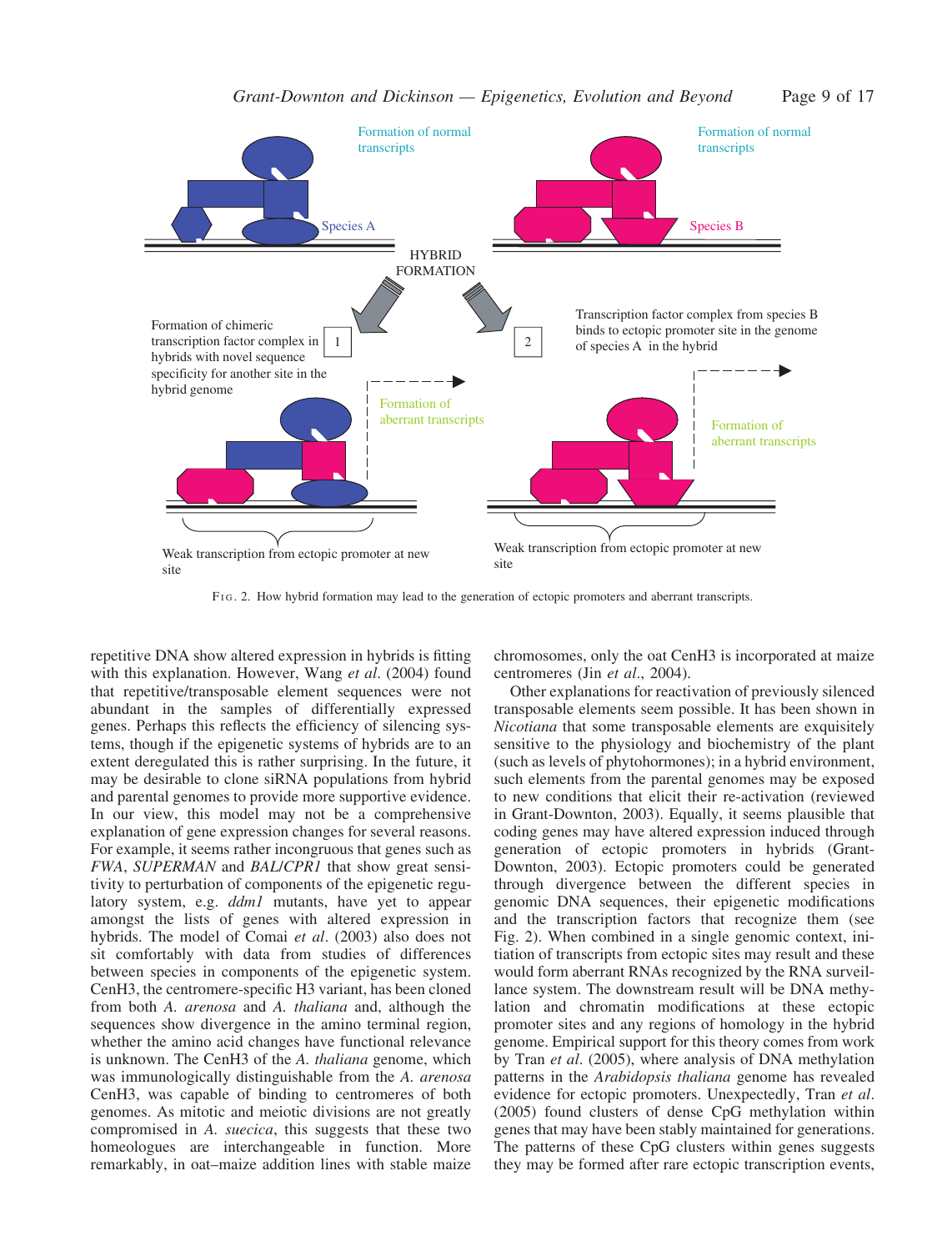

F1G. 3. Hypothetical model showing outcome of divergence in miRNA expression patterns in two plant species and their hybrid. (A) Two species, 1 and 2, share the same target gene (gene 1.1 and 1.2) that promotes cell divisions and outgrowth of a tissue (expression domain indicated by lines). However, the two species differ in the expression pattern of microRNA genes (microRNA1 and microRNA2, respectively), that both target this gene (expression domain marked by lines). (B) After miRNA-induced degradation, the phenotypic outcome on the tissue is seen. The hybrid differs markedly from both parents as the actions of both miRNA1 and miRNA2

have limited expression to only a small group of cells in the tissue.

resulting in formation of aberrant RNAs that generate RdDM. Maintenance of CpG sites by MET1 ensures that the methylation pattern is preserved even in the absence of inducing transcripts.

Another conceivable source of gene expression changes in hybrids may come from divergence in miRNAs and their targets, and divergence in patterns of miRNA expression and miRNA target gene expression, between different species. A hypothetical outcome is shown in Fig. 3, where the developmental outcome on the growth of a tissue is shown in parental species, and in their hybrid.

As discussed above, miRNAs can evolve with some rapidity from inverted repeats. Of course, miRNAs downregulating different genes from their original targets would not necessarily produce a heritable epigenetic mark. Both Li and Chen (2001) and Wang et al. (2004) provide interesting evidence that certain sequences are inherently susceptible to expression changes in allopolyploids, indicating that genes are not stochastically selected but have some inherent feature predisposing them to the effects. However, some sequences show an immediate, stable expression change in the first generation hybrid that depends on their species of origin, whereas other sequences establish their silencing over several generations, and which parental sequence of the two is silenced is determined stochastically (Wang et al., 2004).

#### Epigenetics and other hybrid phenomena

Can epigenetics be invoked to explain other phenomena seen in hybrid plants? Explaining the molecular basis of cases of 'hybrid vigour' or 'heterosis' has been taxing and an epigenetic perspective may prove to be useful and complementary to conventional genetic explanations (see Grant-Downton, 2003; Chandler and Stam, 2004; Grant-Downton and Dickinson, 2004). Even more strange is the evidence for rapid genomic changes in plants after polyploidization and hybridization events. Ozkan et al. (2001) and Shaked et al. (2001) have presented extensive evidence for elimination of DNA sequences from a large number of hybrids involving Triticum, Aegilops and Secale, both diploid and allopolyploid. Elimination of DNA sequences was permanent and no chimeric tissues were detected, but more strange still was the discovery that the sequence elimination was consistent, with the same elimination pattern for a sequence seen in all the individuals in the same generation of the same hybrid combinations. These patterns were unchanged even when the crosses were duplicated with parents of different accession. Eliminated sequences represented not only high-copy sequences but also low-copy sequences. Another bizarre twist from the work by Shaked *et al.* (2001) was the demonstration that a bias in the amount of sequence elimination from the different parental genomes can occur in some crosses. Perhaps most significant of all, this work did show that a substantial number of DNA sequences from both parental genomes could be eliminated in just a few generations after a hybridization event. Kaskush et al. (2002) analysed transcriptome changes in hybrids and, although it was not possible to provide an accurate quantitative estimate attributable to elimination, these authors assert that this elimination process could be responsible for a significant amount of transcript loss. However, this work did show the identity of one of the eliminated sequences as a coding gene, Acc-2 (acetyl-coenzyme A carboxylase). The exact mechanism that induces these elimination patterns remains unknown. It seems possible that these genomic changes could be the result of transposon activation in hybrids, resulting in translocations and rearrangements; less dramatic genomic changes of a similar kind occur in Arabidopsis suecica by this mechanism (Madlung et al., 2005). The consistency of sequence elimination in these grasses still remains difficult to explain by this mechanism. Other explanations such as more co-ordinated programmed genomic rearrangements as seen in the programmed DNA excision in ciliates, a mechanism that depends on the RNAbased pathways (reviewed in Matzke and Birchler, 2005) should also be considered.

More dramatic elimination processes are also seen in some hybrid plants. Uniparental loss of chromosomes is frequently seen in wide hybrids of grasses (reviewed in Bennett, 1995), and has also been recorded from other plants (e.g. Solanum; Clulow et al., 1991). The elimination processes typically eliminates all the chromosomes of one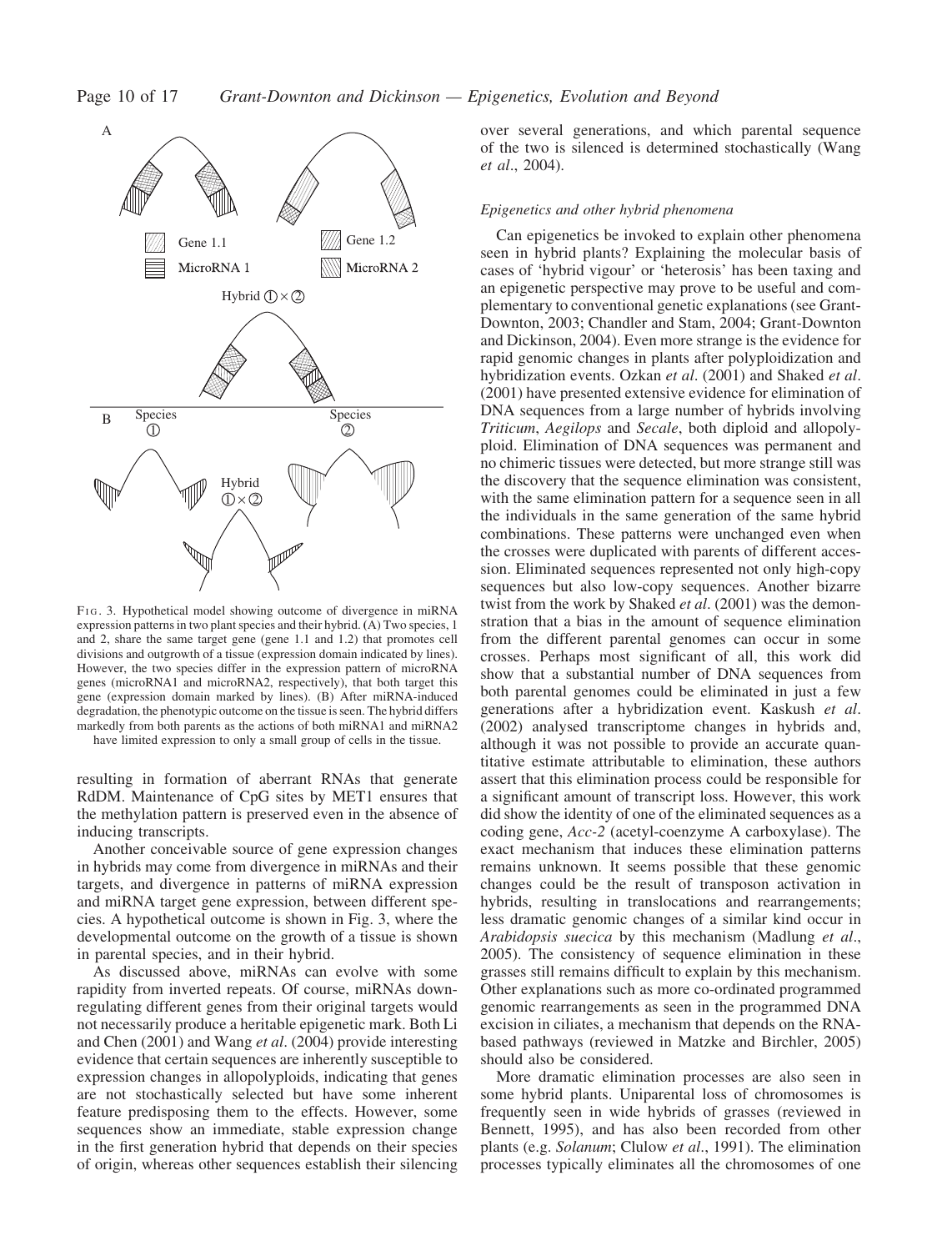parent during mitotic divisions early in somatic development of the hybrid, though examples where elimination is incomplete (such as oat–maize hybrids; Riera-Lizarazu et al., 1996) or biparental are also known. Cytological studies have revealed that the position of chromosomes within the nucleus is strongly correlated with their retention or elimination. However, nothing is known about the molecular basis of the elimination process. In some remarkable cases it has been associated with somatic recombination between eliminated and retained chromosomes (Wilkinson et al., 1995; Pasakinskine et al., 1997). Epigenetic dysfunction at centromeres of eliminated chromosomes in hybrids, affecting the stability of chromosomes on the mitotic spindle, appears to be the most plausible explanation (Grant-Downton, 2003). Position effects of chromosomes in the nucleus may also be responsible for 'uniparental dominance' effects in hybrids (Bennett, 1988; Heslop-Harrison, 1990).  $F_1$  hybrids between *Hordeum* vulgare and Secale africanum show this phenomenon, as most morphological and physiological characteristics resemble the Secale parent. It has been suggested that extreme distortion in the *Hordeum*  $\times$  *Secale* hybrid arises from the positional effects of the two different genomes in the nucleus, with cytological studies showing that the Secale chromosomes are always displaced peripherally relative to the Hordeum chromosomes (Heslop-Harrison, 1990). Again, the molecular basis is unknown and even a transcriptomic study of these hybrids is needed. It seems possible that plants also have distinct nuclear territories associated with transcriptional activity or inactivity, akin to those in mammalian nuclei (reviewed in Zink and Cremer, 1998; William, 2003).

# EPIGENETICS OF PLOIDY CHANGES

The observant reader may notice that the hybrid examples discussed above, where epigenetic changes and gene expression changes have been confirmed, are all allopolyploids. Whether this reflects a genuine difference between diploid and allopolyploid hybrids, or whether it represents an experimental bias in current research trends and model organisms, cannot be determined from the paucity of published papers. There is no doubt that some useful diploid hybrid systems exist that could be readily examined using the same kinds of techniques. For example, the hybrids between Arabidopsis thaliana and A. lyrata would make a fascinating subject for comparative studies. Equally, the diploid hybrids in the genus Helianthus, where hybrid formation has been shown to have the potential to lead to very rapid speciation by formation of ecophysiologically and morphologically distinct populations, have been extensively examined at the molecular level by Rieseberg and coworkers (e.g. Rieseberg et al., 1995, 1996, 2003; Rieseberg, 2000; Lexer et al., 2003). Here, the architecture of hybrid traits was explored by employing DNA sequence markers and QTL methods, but as these do not have the capacity to resolve gene expression changes and epigenetic differences in the same way as the techniques employed in the studies above, the relative contribution of epigenetic changes to diploid hybrid speciation is unknown. It would be exciting to integrate data on epigenetics with the fine molecular mapping and QTL studies employed before, as the relative contribution of epigenetic variation and sequence variation to the 'transgressive segregation' phenomena of hybridization in Helianthus could be dissected. Indeed, our awareness of work in epigenetics begs the question whether some QTL are in fact epialleles, and also highlights the importance of always distinguishing between enzymes that are methylation-sensitive and methylation-insensitive in molecular marker studies.

In the work on allopolyploid hybrids, controls were employed to ensure that gene expression changes were not derived from the change in ploidy alone, in the case of Arabidopsis suecica the autotetraploid A. thaliana parent. Ploidy changes eliciting stable epigenetic changes and gene expression alterations from transgene loci have been recorded on a couple of occasions in A. thaliana (Mittelsten Scheid et al., 1996, 2002). However, Wang et al. (2004) have shown that even endogenous genes can be dramatically affected by ploidy change. Genes encoding a DNA binding protein (DBP) and a putative protein (PP1) were silenced in newly synthesized autotetraploids, but when allopolyploid hybrids were formed from them these genes were reactivated. This suggests that at an epigenetic level some genes are differentially sensitive to a simple ploidy change and an allopolyploidy event. This begs the question of what is the trigger for silencing in autotetraploids, and what allows their subsequent reactivation in an allopolyploid background. There is also evidence of sensitivity of maize gene expression to changes in chromosome number giving rise to aneuploidy. As changes in ploidy in flowering plants appears to be quite a frequent and easily achieved event, such gene expression changes may have some evolutionary importance. However, in Arabidopsis the total number of genes affected in a measurable way appears to be rather small.

Changes in ploidy also affect the ability of many plant species to form viable hybrids as the endosperm appears to be particularly sensitive to ploidy balance. For example, maize hybrids between diploid and autotetraploid maize result in degenerate endosperm, and seed development is usually blocked at an early stage. Indeed, even in formation of allopolyploids where there is greater ploidy balance in the endosperm, there can be failure in early development of this nature. For example, in the formation of A. suecica a large number of  $F_1$  embryos do not develop or the seeds do not show viability, probably in part due to defective endosperm development (Comai et al., 2000; Bushell et al., 2003). In many cases of failure of interploidy or interspecific crosses, the embryo can be rescued and developed in vitro. In both situations, the cause of defective development is most likely rooted in aberrant expression of imprinted genes necessary for endosperm development. In the case of interploidy crosses, the effect of imprinted genes is simply quantitative, the outcome of endosperm development in the cross dependent on copy number of the genes (with ploidy level directly determining copy number) and their parent-of-origin. In interspecific crosses, the effects are much more complex; differences between species (even of the same chromosome number) may exist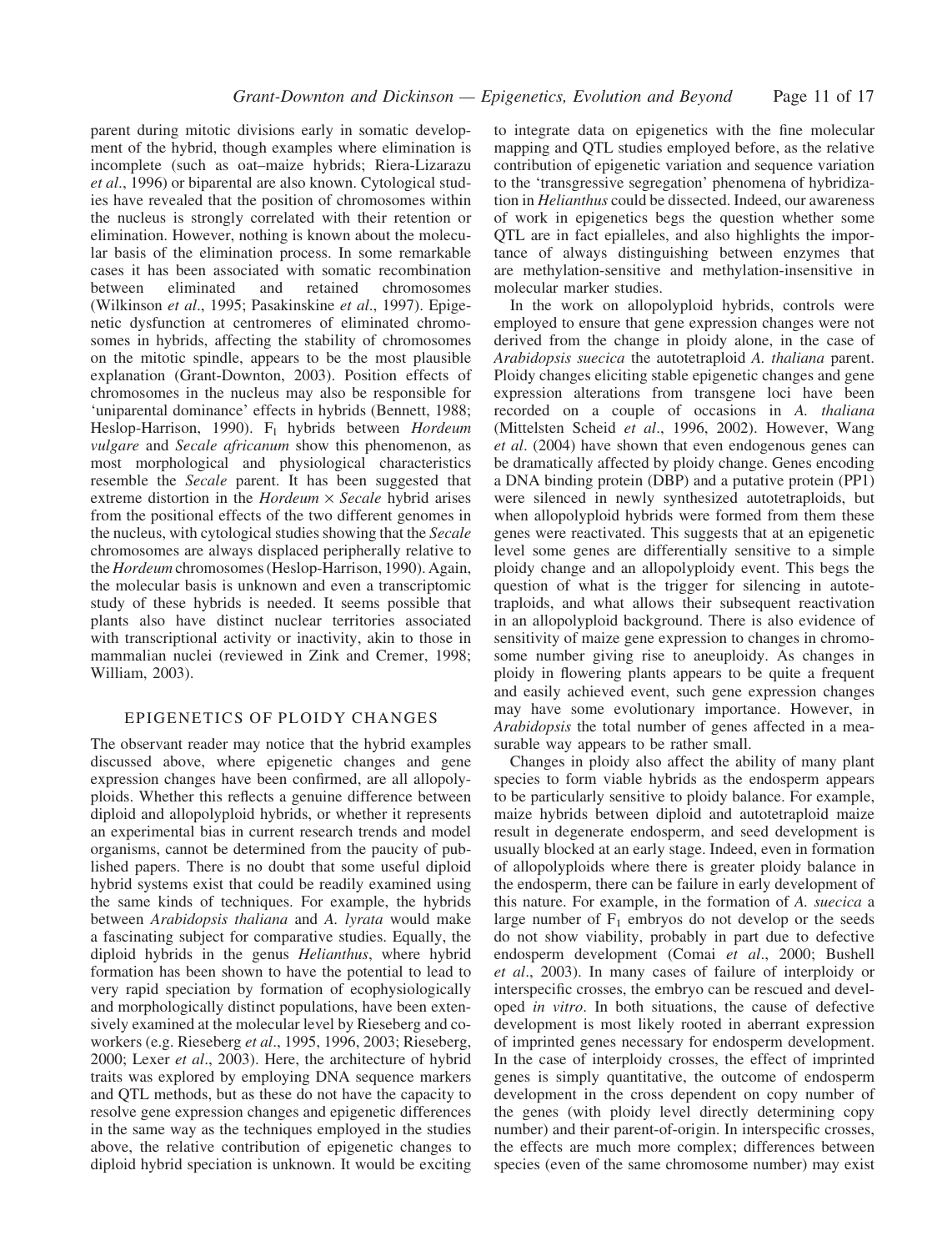

F1G. 4. Epigenetic control of floral symmetry in Linaria vulgaris (common toadflax). Right: wild-type L. vulgaris where the Lcycloidea locus controlling dorso-ventral patterning is expressed normally. Note the zygomorphic flower with the ventral petal lobe displaying a spur. Left: the peloric epimutant shows hypermethylation of the Lcyc sequence and loss of expression of Lcyc. The flowers show greater radial symmetry as the ventral petal lobe is repeated five times. The plant shown here is homozygous for the *Lcyc* epiallele; heterozygotes show normal floral development.

in copy number and sequence/function of imprinted loci, and even presence or absence of some imprinted genes, will affect endosperm development, in addition to parentof-origin effects. Overlaid on this may be further complexities in gene expression patterns as discovered in the  $2n$ sporophytic tissues. Epigenetic misregulation in endosperm at imprinted loci, leading to abortion of the developing seed, must be a powerful isolating mechanism in plant speciation events. As it can be set up by a simple ploidy change, it could be a hugely effective mechanism to achieve reproductive isolation and initiate speciation events. Even changes in copy number or expression levels of one or two imprinted loci have the potential to set up strong reproductive isolation barriers between different populations. Equally, as allopolyploidy events show, a ploidy change can bring down barriers between species. It is important to note that some plants do not have this reproductive barrier, e.g. hybrids between Papaver somniferum and different species of Papaver in Section Oxytona which show different ploidies, as well as hybrids within section Oxytona, form normal, viable seeds (Ojala and Rousi, 1986; Ojala et al., 1990). Furthermore, it seems more than a coincidence that some plant families which readily form 'wide' hybrids (such as intergeneric hybrids) also show a highly pared down endosperm—the Orchidaceae and Gesneriaceae, for example.

## THE INTERFACE BETWEEN EPIGENETICS AND OTHER FIELDS

As can be seen from the previous section, epigenetics and the evolution of plants is inextricable. Yet despite this now obvious statement, epigenetics is seldom discussed in a context of taxonomy and systematics, or population biology and conservation. Only one recent review, by Kalisz and Purugganan (2004), has considered the importance of epialleles in population genetics and evolution. Here, an attempt is made to redress the balance.

### Taxonomy and systematics

The first encounter between epigenetics and systematics occurred at the birth of modern systematics when Linnaeus became aware of the 'monstrous' peloric variant of Linaria vulgaris, now known to be caused by hypermethylation of Lcyc. So different in basic floral morphology was this spontaneous variant, illustrated in Fig. 4, it caused Linnaeus considerable concern (for historical review, see Gustaffson, 1979). The fact that epigenetic variants can generate stable morphological changes in plants, to the point of homeotic transformations, cannot be ignored any longer by those studying plant systematics. As much taxonomy is still based on analysis of morphological features, it would seem that an obvious deduction is that some plant species may have been misclassified, and merely represent epigenetic variants of one species. This problem may be particularly acute in taxa where hybridization is frequent and from locations where sampling is patchy. Conversely, by virtue of the ease of reproductive isolation through ploidy change and, perhaps, through alterations in imprinted genes without associated ploidy changes, there may be more 'cryptic' species in plants, difficult or impossible to distinguish by morphology, than previously assumed.

Another consideration dictated by the epigenetic revolution relates to the evolution of plant characteristics. If, in a given taxonomic group, some genes controlling certain characteristics (e.g. stamen number, floral symmetry) are initially (or become) unusually labile at the epigenetic level, it would be expected that these characteristics would be more subject to repeated modification, loss or gain in the clade. In phylogenies of certain taxa, the frequent change or reversibility of some characteristics could be rooted in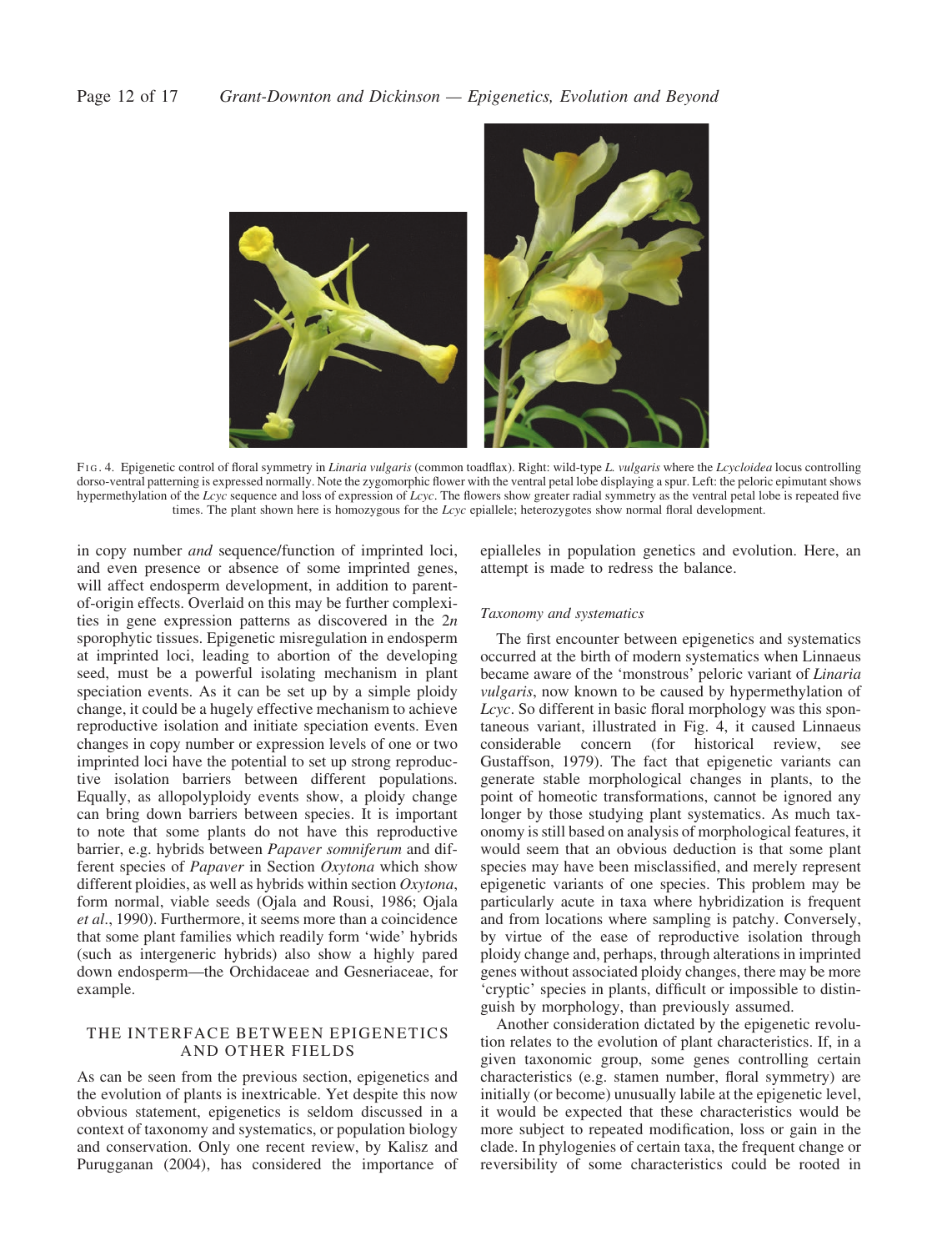epigenetics. This idea will be illustrated by two different examples. A gene susceptible to stable silencing by hypermethylation of the promoter may become furtherentrenched in an inactive state by virtue of increased rate of mutation of the methyl-cytosine leading to functional change. Alternatively, when a gene is regulated by a miRNA, just a few nucleotide changes in the site of complementary binding to the miRNA could render the mRNA less susceptible or completely immune to regulation. Ectopic or over-expression by this mechanism could result in modification, loss or gain of a characteristic.

We have already hypothesized that rare saltatory changes in multiple characteristics could come about by virtue of aberrations in the epigenetic machinery. To reiterate, there is also supportive evidence that allopolyploid hybridization can lead to widespread epigenetic changes, altered gene expression and phenotypic changes, so allopolyploid speciation can be rapid and involve changes in multiple characteristics. More fascinating still is the (frustratingly incomplete) evidence for substantial differences in epigenetic systems in the gametophyte between different angiosperm taxa. Even if such a saltatory event occurs very infrequently in a phylogeny, its manifestation may create an interesting situation. Traditional morphologybased analysis may face considerable problems in resolving the taxonomy and phylogeny of a clade where an event of this kind has happened. The occurrence of such events may assist in the explanation of why phylogenies based on the DNA sequence sometimes show that morphological change is out of phase in relation to change to the DNA sequence. Epigenetics may illuminate and increase the complexity of the debate on molecules versus morphology in plant systematics.

#### Population genetics and conservation

Implicit in the discussion above is that epigenetic regulation and epigenetic variation has the capacity to generate phenotypic variation that may (or may not) have adaptive value. Unfortunately, measuring epigenetic variation in plant genomes is much more complex than determining variation in DNA sequences. For example, digestion of genomic DNA with isoschizomers can reveal DNA methylation patterns, whilst bisulfite sequencing can reveal in detail the methylation patterns of individual sequences. However, unlike the relatively static DNA sequence, methylation patterns can vary dramatically upon even the same DNA sequence, depending on factors such as environment and developmental stage, making sampling more complex. For instance, genomic DNA methylation levels have been shown to increase with developmental age, from seedling to mature plant, even in ephemeral species such as Arabidopsis thaliana (Ruiz-García et al., 2005). This adds another new set of problems to generating data on DNA methylation patterns. At least there are some data for variation in populations of A. thaliana, with considerable variation between ecotypes in methylation detected at rRNA gene repeats (Riddle and Richards, 2002). Detectable differences between ecotypes at the sequence level of the rRNA genes were negligible, though substantial differences in gene copy number were evident. QTL analysis of the control of this trait was performed by Riddle and Richards; unsurprisingly, the major determinant of methylation mapped to the rRNA repeats themselves is probably due to the strong inheritance of parental epigenetic states at these loci. However, this could not account for all of the variation between ecotypes and trans-acting modifier loci affecting methylation whichwere shown to exist. These QTL loci contained strong candidates for genes controlling methylation such as KRYP-TONITE and DNA methyltransferases. Of course, DNA methylation patterns are but one facet of epigenetic variation. The technology to assess variation in histones on a sequence-by-sequence basis and siRNA populations is in its infancy.

Measuring sequence variation by methods such as RAPD, RFLP, AFLP and VNTR amplification (for reviews, see Karp et al., 1996; Mueller and Wolfenbarger, 1999) will only give an estimate of variation in the DNA sequence. How much epigenetic variation is stored by the genomes of a population cannot be adequately described by present techniques, and a more detailed picture of the epigenetic variation in a model species, say Arabidopsis, would be a major step forward. How important is this otherwise 'cryptic' variation? Epigenetic data superimposed upon sequence data is likely to greatly improve the association of markers and traits, showing both continuous and discontinuous variation, in studies of populations. Another impact is that many repetitive sequences in genomes, previously considered neutral or nearly neutral, may emerge to show effects on traits and fitness. By affecting transcription of key genes, repetitive sequences and the chromatin they form may impact on quantitative variation and even effects on fitness. For example, some diseases in humans are now known to map to an increase in size of a repetitive DNA (reviewed in Sinden et al., 2002) and the structural effects generated by repeat expansion may block transcription of the gene (Sakamoto et al., 1999, 2001). These effects may be local to exceptionally non-local. A superb example of the latter is paramutation at the  $B$  locus in maize, where the repetitive region, a tandem array, exhibiting the epigenetic changes that are governing paramutation behaviour is 100 kb upstream of the b1 coding region (Stam et al., 2002). Even by smaller influences on factors such as chromatin structure that affect chromosomal architecture and recombination events, and the distance between enhancers and coding sequence, repetitive DNA can have a nonneutral and non-local effect on other sequences. With repetitive sequences emerging time and time again as a key target of epigenetic modification, selection must always be acting on repetitive sequences and it is quite wrong to dismiss these sequences as 'junk' evolving out of tempo with coding sequences.

What happens to epigenetic variation in populations affected by artificial pressures exerted by humans, more precisely in wild populations subjected to disruption by man and those in cultivation exposed to artificial selection (plant domestication and plant breeding)? Conservation biologists interested in conserving variation in plant populations should now heed the fact that epigenetic variation may be significant but cannot be readily measured.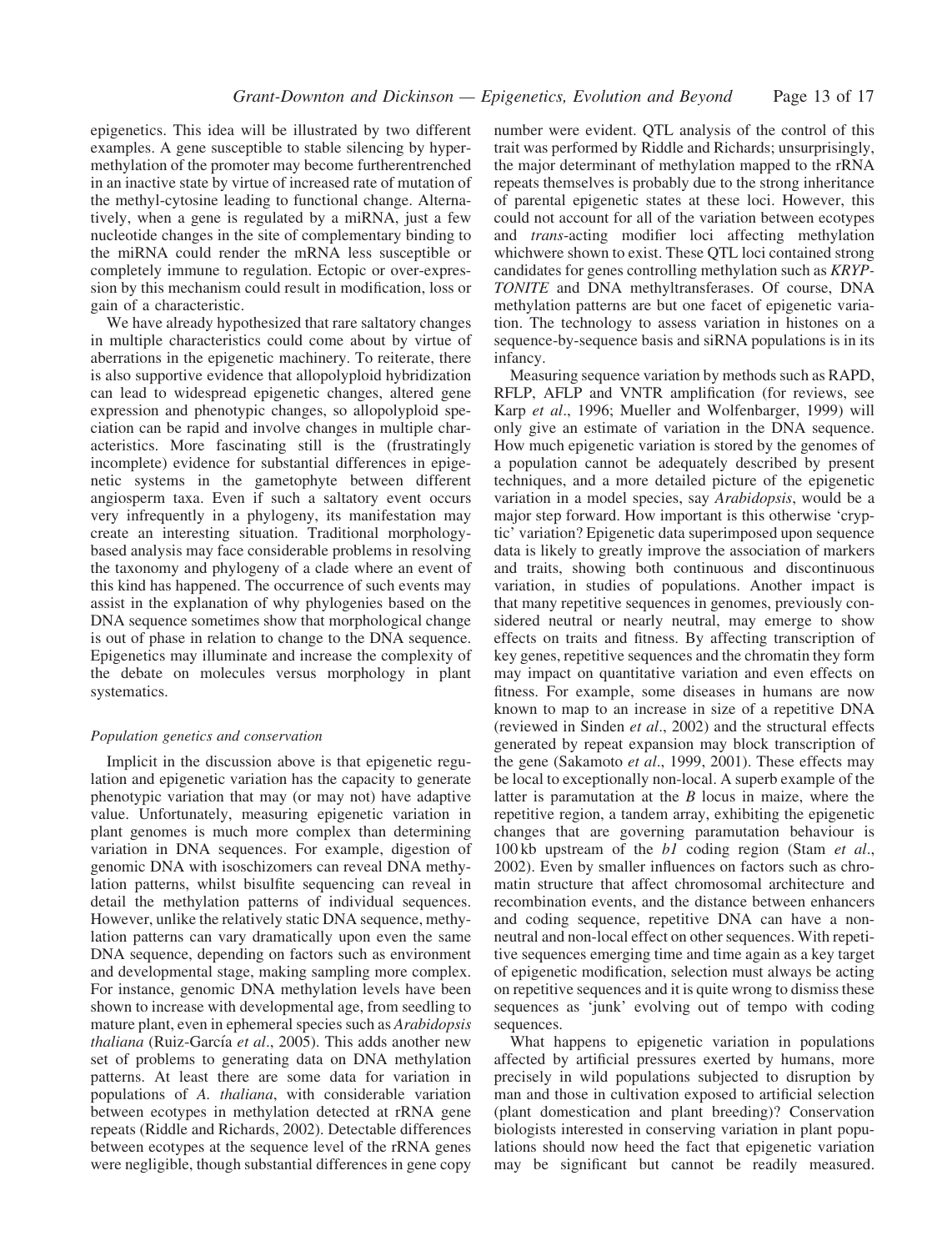For example, in plant populations, epigenetics has been shown again and again to have a tremendous influence on plant fertility. In disrupted environments or through exposure to over-exploitation, small or fragmented wild populations may be subjected to in-breeding; fixation of mutations in the epigenetic machinery that reduce fertility (amongst other effects) may have an impact on the longterm population genetics and even survival of the sub-populations. On the other hand, epigenetic variation induced in such backgrounds may have the opposite effect, allowing survival of the population in the face of abiotic and biotic adversity such as higher grazing pressure and climate change, by altering traits of selective value such as plant stature and flowering time. Metastable alleles at some loci may allow temporary escape of unfavourable conditions with considerable rapidity and without the permanence of nucleotide changes. Consequently, carrying or generating an 'epimutational load' may have advantages and disadvantages. On the other hand, epigenetic changes may assist in explaining why hybrids between native and non-native species may be unusually adaptable and become highly invasive. The invasive allopolyploid Spartina anglica, formed less than 150 years ago between a native and an introduced species, would be an interesting candidate for investigation. Surprisingly, genetic analysis of wild S. anglica clones showed no significant genetic changes compared with the parental species, even showing relative quiescence of transposable elements (Baumel et al., 2001, 2002). Recently, significant epigenetic changes have been revealed using MSAP analysis (Ainouche et al., 2003). In the invasive Senecio hybrids formed between S. squalidus  $(2n)$  and S. *vulgaris* (4*n*), the infertile S. *baxteri* (3*n*) and the derived fertile S. cambrensis (6n), there are significant changes to the transcriptome in the hybrids compared with the parental species (Hegarty *et al.*, 2005). Unfortunately, these have yet to be associated with epigenetic changes.

The pool of epigenetic variation, and the comparative ease with which it can be modified, may help to explain why some naturalized species can establish and become invasive in a short time, even though the naturalization process is accompanied by a massive bottleneck in genetic variation. An epigenetic perspective may also be useful in understanding how natural population bottlenecks in founder events can lead to formation of viable colonies and (eventually) speciation in isolated environments such as islands. In conservation biology, epigenetics may have much use, and questions such as whether epigenetic diversity is eroded in a similar way to genetic diversity in plant populations under pressure should be addressed in the future.

In plant domestication and plant breeding, population bottlenecks are also a feature, often together with hybridization and ploidy changes. A notable feature of artificial selection is that novel or extreme traits are frequently the object of selection, whether the effort is deliberate or unconscious. Are epigenetic variants selected for under these conditions? In clonally propagated plants, selection may particularly favour epigenetic variants as even non-heritable or metastable epigenetic states could be propagated indefinitely. Efforts are definitely needed to address this question, as it may help to explain why genetic diversity can drop dramatically yet phenotypic variation and phenotypic plasticity remains high. An outstanding example is analysis of AFLP variation in cultivated hybrids in Hemerocallis (Tompkins et al., 2001). This genus is particularly useful as hybridization and selection from the handful of progenitor species, such as H. citrina and H. altissima, is only just over a century old but the original clones of the species remain in cultivation. As an intense level of selection has proceeded, producing cultivars increasingly novel and phenotypically divergent from the progenitor species, genetic diversity has decreased dramatically. This drop in genetic diversity is particularly sharp in tetraploids, a ploidy state derived artificially by plant breeders using colchicine and similar compounds. It would be interesting to determine whether epigenetic diversity in hybrid cultivars compared with progenitor species has decreased, remained stable or increased during this selection.

#### CONCLUSION

In this two-part review, a basic introduction to epigenetics in plants has been given. It has highlighted that beyond the intrinsic interest in molecular biology, an epigenetic perspective on plant evolution, systematics, population biology and conservation is now needed. There is hope that the 'epigenetic revolution' will initiate and influence thinking and experiments in these fields to a much greater extent in the future.

## FOOTNOTE ADDED IN PROOF

During the production of this review, an outstanding and important paper has emerged which highlights how little is still known about the interactions between epigenetic and genetic systems in plants. Homozygous loss-of-function mutations in the HOTHEAD locus of Arabidopsis were shown by Lolle et al. (2005) to spontaneously correct the nucleotide change generating the mutant hothead allele in question, and consequently revert to wild type. This correction was specific and well beyond the frequency expected from background mutations. Furthermore, HOTHEAD mutants showed the same enhanced correction of other mutations in disparate parts of the genome, both coding and non-coding regions. Although the mechanism remains obscure, it is proposed that plants must carry a cache of replica genomic information, possibly encoded by RNA species that is passed across generations and subsequently used as a template. Correction of mutations by these 'ghosts of genomes passed' is held to be effected by some part of the repair system, and may be useful in adapting to various stresses such as abiotic stress and in-breeding depression. How this tantalizing discovery relates to the epigenetic systems described above, and how it relates to more complex genomic situations in ploidy change and hybridization, remains a fascinating prospect for future research.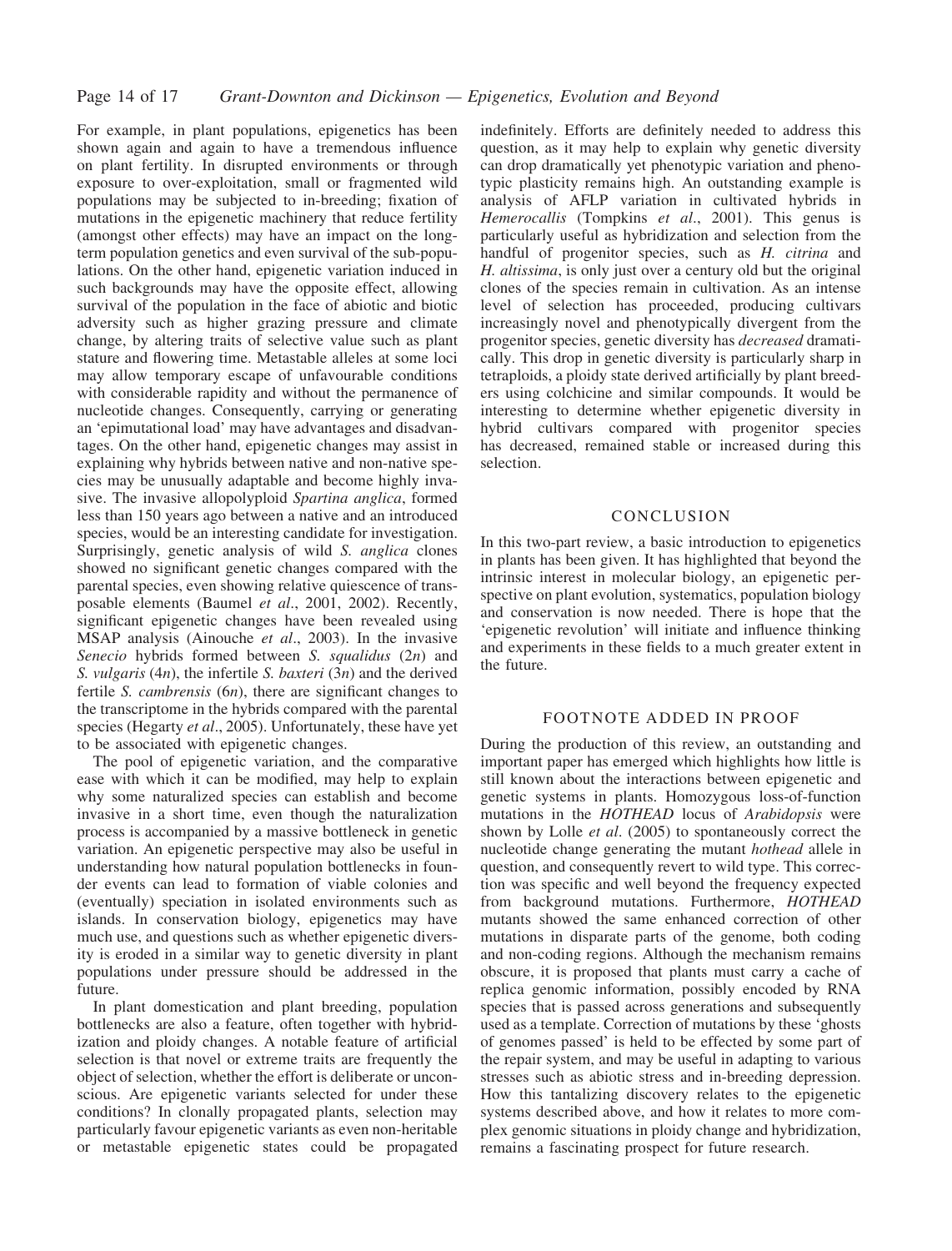#### LITERATURE CITED

- Adams KL, Cronn R, Percifield R, Wendel JF. 2003. Genes duplicated by polyploidy show unequal contributions to the transcriptome and organ-specific reciprocal silencing. Proceedings of the National Academy of Sciences of the USA 100: 4649–4654.
- Ainouche M, Baumel A, Salmon A, Yannic G. 2003. Hybridization, polyploidy and speciation in Spartina (Poaceae). New Phytologist 161: 165–172.
- Allen E, Xie Z, Gustafson A, Sung G-H, Spatafora J, Carrington J. 2004. Evolution of microRNA genes by inverted duplication of target gene sequences in Arabidopsis thaliana. Nature Genetics 36: 1282–1290.
- Amasino R. 2004. Vernalization, competence, and the epigenetic memory of winter. The Plant Cell 16: 2553–2559.
- Aufsatz W, Mette M, van der Winden J, Matzke, M, Matzke A. 2002. RNA-directed DNA methylation in Arabidopsis. Proceedings of the National Academy of Sciences of the USA 99 (Suppl. 4): 16499–16506.
- Bartels D, Salamini F. 2001. Desiccation tolerance in the resurrection plant Craterostigma plantagineum. A contribution to the study of drought tolerance at the molecular level. Plant Physiology 127: 1346–1353.
- Bastow R, Mylne J, Lister C, Lippman Z, Martiennsen R, Dean C. 2004. Vernalization requires epigenetic silencing of FLC by histone methylation. Nature 427: 164–167.
- Baumel A, Ainouche ML, Levasseur JE. 2001.Molecular investigations in populations of Spartina anglica C.E. Hubbard (Poaceae) invading coastal Brittany (France). Molecular Ecology 10: 1689–1701.
- Baumel A, Ainouche M, Kalendar R, Schulaman AH. 2002. Retrotransposons and genomic stability in populations of the young allopolyploid species Spartina anglica C.E. Hubbard (Poaceae). Molecular Biology and Evolution 19: 1218–1227.
- Bennett MD. 1988. Parental genome separation in F1 hybrids between grass species. In: Brandham PE, ed. Proceedings of Kew Chromosome Conference III. London: HMSO, 195–208.
- Bennett MD. 1995. Losing genomes in hybrid plants In: Oono Kand Takaiwa I, eds. Modification of gene expression and non-Mendelian inheritance. Japan, NIAR.
- Bollman K, Aukerman M, Park M, Hunter C, Berardini T, Poethig R. 2003. HASTY, the *Arabidopsis* ortholog of exportin-5/MSN5, regulates phase change and morphogenesis. Development 130: 1493–1504.
- Bureau TE, Ronald TC, Wessler SR. 1996. A computer-based systematic survey reveals the predominance of small inverted-repeat elements in wild-type rice genes. Proceedings of the National Academy of Sciences of the USA 93: 8524–8529.
- Bushell C, Spielman M, Scott R. 2003. The basis of natural and artificial postzygotic hybridization barriers in Arabidopsis species. The Plant Cell 15: 1430–1442.
- Chandler V, Stam M. 2004. Chromatin conversations: mechanisms and implications of paramutation. Nature Reviews Genetics 5: 532–544.
- Chong S, Whitelaw E. 2004. Murine metastable epialleles and transgenerational epigenetic inheritance. Cytogenetics and Genome Research 105:  $311-\overline{3}1\overline{5}$ .
- Clulow SA, Wilkinson MJ, Waugh R, Baird E, Demaine MJ, Powell W. 1991. Cytological and molecular observations on Solanum phureja induced dihaploid potatoes. Theoretical and Applied Genetics 82: 545–551.
- Coen ES, Carpenter R, Martin C. 1986. Transposable elements generate novel spatial patterns of gene expression in Antirrhinum majus. Cell 47: 285–296.
- Comai L, Tygai AP, Winter K, Holmes-Davis R, Reynolds SH, Stevens,  $\overline{Y}$ , et al. 2000. Phenotypic instability and rapid gene silencing in newly formed Arabidopsis allotetraploids. The Plant Cell 12: 1551–1567.
- Comai L, Madlung A, Joseffson C, Tygai A. 2003.Do the different parental 'heteromes' cause genomic shock in newly formed allopolyploids? Philosophical Transactions of the Royal Society of London, Series B 358: 1149–1156.
- Cubas P, Vincent, C, Coen E. 1999. An epigenetic mutation responsible for natural variation in floral symmetry. Nature 401: 157–161.
- Dimitri P, Junakovic N. 1999. Revising the selfish DNA hypothesis: new evidence on accumulation of transposable elements in heterochromatin. Trends in Genetics 15: 123-124.
- Dunoyer P, Lecellier C-H, Parizotto E-A, Himber C, Voinnet O. 2004. Probing the microRNA and small interfering RNA pathways with virus-encoded suppressors of RNA silencing. The Plant Cell 16: 1235–1250.
- Ellestrand NC, Whitkus R, Rieseberg LH. 1996. Distribution of spontaneous plant hybrids. Proceedings of the National Academy of Sciences of the USA 93: 5090–5093.
- Engel M, Chaboud A, Dumas C, McCormick S. 2003. Sperm cells of Zea mays have a complex complement of mRNAs. The Plant Cell 34: 697–707.
- Finnegan EJ. 2001. Is plant gene expression regulated globally? Trends in Genetics 17: 361–365.
- Finnegan E, Sheldon C, Jardinaud F, Peacock W, Dennis E. 2004. A cluster of Arabidopsis genes with a coordinate response to environmental stimulus. Current Biology 14: 911–916.
- Floyd SK, Bowman JL. 2004. Gene regulation: ancient microRNA target sequences in plants. Nature 428: 485–486.
- Furini A, Koncz C, Salamini F, Bartels D. 1997.High level transcription of a member of a repeated gene family confers dehydration tolerance to callus tissue of Craterostigma plantagineum. EMBO Journal 16: 3599–3608.
- Grant-Downton R. 2003. Epigenetics and the understanding of the generation of plant hybrid phenotypes. DPhil Thesis, University of Oxford.
- Grant-Downton R, Dickinson H. 2004. Plants, pairing and phenotypes: two's company? Trends in Genetics 20: 188–195.
- Grant-Downton R, Dickinson H. 2005. Epigenetics and its implication for plant biology: the epigenetic network. Annals of Botany in press.
- Gray YHM. 2000. It takes two transposons to tango: transposable-elementmediated chromosomal rearrangements. Trends in Genetics 16: 461–468.
- Haig D, Westoby M. 1991. Genomic imprinting in endosperm: its effect on seed development in crosses between species, and between different ploidies of the same species, and its implications for the evolution of apomixis. Philosophical Transactions of the Royal Society of London: Biological Sciences 333: 1–13.
- Grant V. 1971. Plant speciation. New York: Columbia University Press.
- Guitton A-E, Berger F. 2005. Loss of function of MULTICOPY SUPPRESSOR OF IRA1 produces nonviable parthenogenetic embryos in Arabidopsis. Current Biology 15: 750–754.
- Gustaffson A. 1979. Linnaeus' Peloria: the history of a monster. Theoretical and Applied Genetics 54: 240–248.
- Y, Amasino R. 2005. Role of chromatin modification in floweringtime control. Trends in Plant Science 10: 30–35.
- He Y, Doyle MR, Amasino RM. 2004. PAF1-complex-mediated histone methylation of FLOWERING LOCUS C chromatin is required for the vernalization-responsive, winter-annual habit in Arabidopsis. Genes and Development 18: 2774–2784.
- Hegarty MJ, Jones JM, Wilson ID, Coghill JA, Sanchez-Baracaldo P, Liu G, et al. 2005. Development of anonymous cDNA microarrays to study changes to the Senecio floral transcriptome during hybrid speciation. Molecular Ecology 14: 2493-2510.
- Heslop-Harrison JS. 1990. Gene expression and parental dominance in hybrid plants. Development Suppl.: Genomic Imprinting, 21–28.
- Hileman L, Kramer E, Baum D. 2003. Differential regulation of floral symmetry genes and the evolution of floral morphologies. Proceedings of the National Academy of Sciences of the USA 100: 12814–12819.
- Jablonka E, Lamb M. 1989. The inheritance of acquired epigenetic variations. Journal of Theoretical Biology 139: 69–83.
- Jin W, Melo J, Nagaki K, Talbert P, Henikoff S, Dawe R, et al. 2004. Maize centromeres: organization and functional adaptation in the genetic background of oat. The Plant Cell 16: 571–581.
- Johns MA, Mottinger J, Freeling M 1985. A low copy number copia-like transposon in maize. EMBO Journal 4: 1093–1102.
- Kalisz S, Purugganan M. 2004. Epialleles via DNA methylation: consequences for plant evolution. Trends in Ecology and Evolution 19: 309–314.
- Karp A, Seberg O, Buiatti M. 1996. Molecular techniques in the assessment of biological diversity. Annals of Botany 78: 143–149.
- Kashkush K, Feldman M, Levy AA. 2002. Gene loss, silencing and activation in a newly synthesized wheat allotetraploid. Genetics 160: 1651–1659.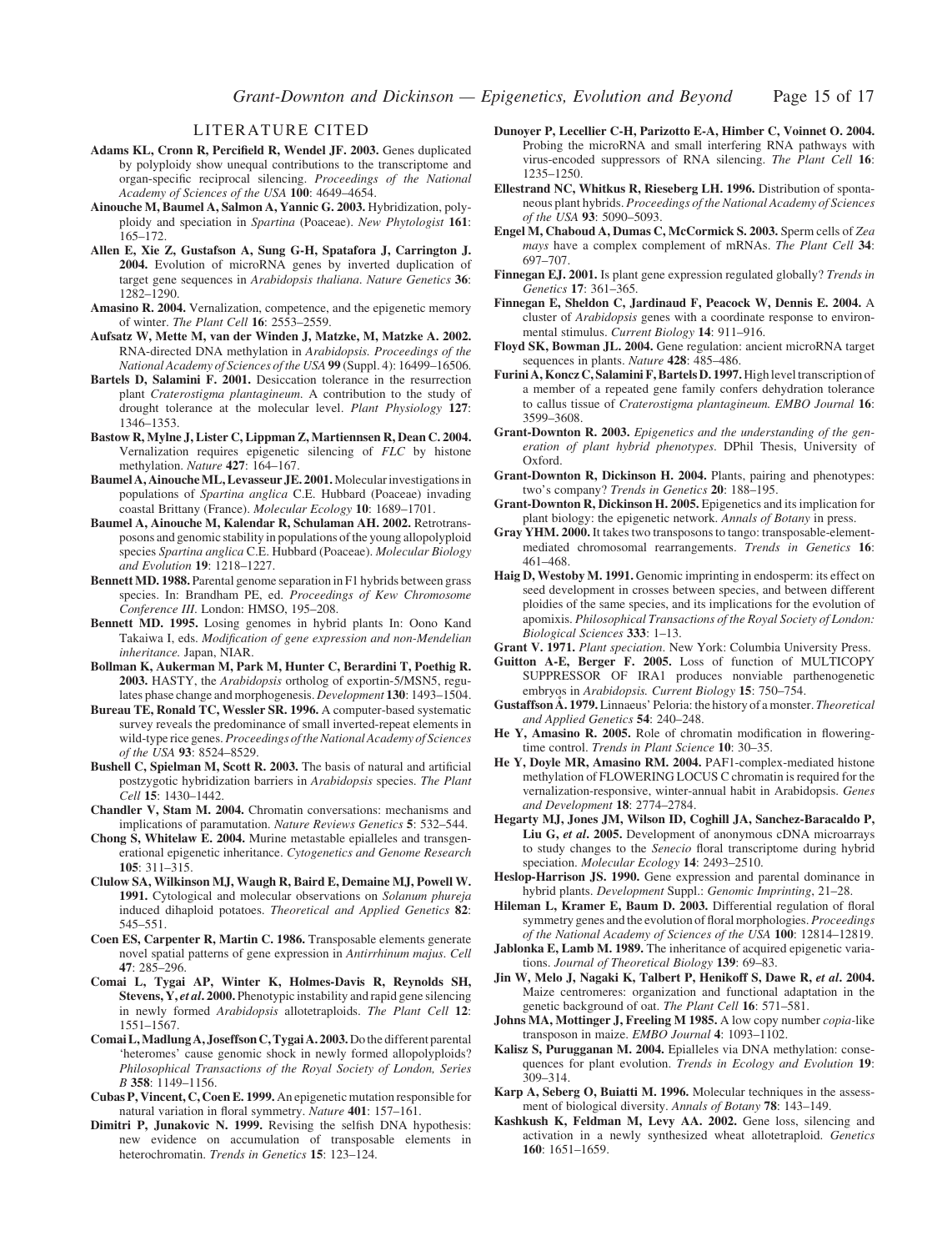- Kasschau K, Xie Z, Allen E, Llave C, Chapman E, Krizan K, et al. 2003. P1/Hc-Pro, a viral suppressor of RNA silencing, interferes with Arabidopsis development and miRNA function. Developmental Cell 4: 205–217.
- Kidwell MG, Lisch DR. 1997. Transposable elements as sources of variation in plants and animals. Proceedings of the National Academy of Sciences of the USA 94: 7704–7711.
- Kidwell MG, Lisch DR. 2001. Transposable elements, parasitic DNA and genome evolution. Evolution 55: 1–24.
- Kinoshita T, Miura A, Choi Y, Kinoshita Y, Cao X, Jacobsen S, et al. 2004. One-way control of FWA imprinting in Arabidopsis endosperm by DNA methylation. Science 303: 521–523.
- Kishimoto N, Sakai H, Jackson J, Jacobsen SE, Meyerowitz EM, Dennis ES, et al. 2001. Site specificity of the Arabidopsis MET1 DNA methyltransferase demonstrated through hypermethylation of the superman locus. Plant Molecular Biology 46: 171–183.
- Kohler C, Hennig L, Bouveret R, Gheyselinck J, Grossniklaus, U, Gruissem W. 2003. Arabidopsis MSI1 is a component of the MEA/FIE Polycomb group complex and required for seed development. EMBO Journal 22: 4804–4814.
- Kumar A, Bennetzen JL. 1999. Plant retrotransposons. Annual Review of Genetics 33: 479–532.
- Lee HS, Chen ZJ. 2001. Protein-coding genes are epigenetically regulated in Arabidopsis polyploids. Proceedings of the National Academy of Sciences of the USA 98: 6753–6758.
- Lexer C, Welch ME, Durphy JL, Rieseberg LH. 2003. Natural selection for salt tolerance quantitative trait loci (QTLs) in wild sunflower hybrids: implications for the origin of *Helianthus para*doxus, a diploid hybrid species. Molecular Ecology 12: 1225–1235.
- Li G, Chandrasekharan MB, Wolffe AP, Hall TC. 2001. Chromatin structure and phaseolin gene regulation. Plant Molecular Biology 46: 121–129.
- Lippman Z, Gendrel A-V, Black M, Vaughn M, Dedhla N, McComble R, et al. 2004. Role of transposable elements in heterochromatin and epigenetic control. Nature 430: 471–476.
- Lolle S, Victor J, Young J, Pruitt R. 2005. Genome-wide non-mendelian inheritance of extra-genomic information in Arabidopsis. Nature 434: 505–509.
- McClintock B. 1984. The significance of responses of the genome to challenge. Science 266: 792–801.
- Madlung A, Masuelli RW, Watson B, Reynolds SH, Davison J, Comai L. 2002. Remodeling of DNA methylation and phenotypic and transcriptional changes in synthetic Arabidopsis allotetraploids. Plant Physiology 129: 733–746.
- Madlung A, Tygai A, Watson B, Jiang H, Kagochi T, Doerge RL. 2005. Genomic changes in synthetic Arabidopsis polyploids. The Plant Journal 41: 221–230.
- Mallory A, Reinhart B, Bartel D, Vance V, Bowman L. 2002. A viral suppressor of RNA silencing differentially regulates the accumulation of short interfering RNAs and microRNAs in tobacco. Proceedings of the National Academy of Sciences of the USA 99: 15228–15233.
- Matzke M, Birchler J. 2005. RNAi -mediated pathways in the nucleus. Nature Genetics 6: 24–35.
- Mittelsten Scheid O, Jakovleva L, Asfar K, Maluszynska J, Paskowski J. 1996. A change in ploidy can modify epigenetic silencing. Proceedings of the National Academy of Sciences of the USA 93: 7114–7119.
- Mittelsten Scheid O, Probst AV, Afsar K, Paszkowski J. 2002. Two regulatory levels of transcriptional gene silencing in Arabidopsis. Proceedings of the National Academy of Sciences of the USA 99: 13659–13662.
- Miura A, Yonebayashi S, Watanabe K, Toyama T, Shimada H, Kakutani T. 2001. Mobilization of transposons by a mutation abolishing full DNA methylation in Arabidopsis. Nature 411: 212–214.
- Mueller U, Wolfenbarger L. 1999. AFLP genotyping and fingerprinting. Trends in Ecology and Evolution 14: 389–394.
- Oakeley EJ, Podesta` A, Jost J-P. 1997. Developmental changes in DNA methylation of the two tobacco pollen nuclei during maturation. Proceedings of the National Academy of Sciences of the USA 94: 11721–11725.
- Ojala A, RousiA. 1986.Interspecific hybridisationinPapaver. 1.F1 hybrids of P. somniferum with perennial species of sect. Oxytona. Annales Botanici Fennici 23: 289–303.
- Ojala A, Rousi A, Lewing E, Pyysalo H, Widén C-J. 1990. Interspecific hybridisation in Papaver. III. F1 hybrids between species of sect. Oxytona. Hereditas 112: 221–230.
- Ozkan H, Levy AA, Feldman M. 2001. Allopolyploidy-induced rapid genome evolution in the wheat (Aegilops-Triticum) group. The Plant Cell 13: 1735–1747.
- Pasakinskine I, Anamthawat-Jónsson K, Humphreys MW, Jones RN. 1997. Novel diploids following chromosome elimination and somatic recombination in Lolium multiflorum×Festuca arundiancea hybrids. Heredity 78: 464–469.
- Peragine A, Yoshikawa M, Wu G, Albrecht H, Poethig R. 2004. SGS3 and SGS2/SDE1/RDR6 are required for juvenile development and the production of trans-acting siRNAs in Arabidopsis. Genes and Development 18: 2368–2379.
- Queitsch C, Sangster TA, Lindquist S. 2002. Hsp90 as a capacitor of phenotypic variation. Nature 417: 618–624.
- Rakyan V, Chong S, Champ M, Cuthbert P, Morgan H, Luu K, et al. 2003. Transgenerational inheritance of epigenetic states at the murine  $Axin^{Fu}$  allele occurs after maternal and paternal transmission. Proceedings of the National Academy of Sciences of the USA 100: 2538–2543.
- Riddle NC, Richards EJ. 2002. The control of natural variation in cytosine methylation in Arabidopsis. Genetics 162: 355–363.
- Rideout III W, Coetzee G, Olumi A, Jones P. 1990. 5-Methylcytosine as an endogenous mutagen in the human LDL receptor and p53 genes. Science 249: 1288–1290.
- Riera-Lizarazu O, Rines HW, Phillips RL. 1996.Cytological and molecular characterisation of oat×maize partial hybrids. Theoretical and Applied Genetics 93: 123–135.
- Rieseberg LH. 2000. Crossing relationships among ancient and experimental sunflower hybrid lineages. Evolution 54: 859–865.
- Rieseberg LH, Van Fossen C, Desrochers AM. 1995. Hybrid speciation accompanied by genomic reorganisation in wild sunflowers. Nature 375: 313–316.
- Rieseberg LH, Sinervo B, Linder CR, Ungerer M, Arias DM. 1996. Role of gene interactions in hybrid speciation: evidence from ancient and experimental hybrids. Science 272: 741–745.
- Rieseberg LH, Archer MA, Wayne RK. 1999. Transgressive segregation, adaptation and speciation. Heredity 83: 363–372.
- Rieseberg L, Widmer A, Arntz A, Burke J. 2003. The genetic architecture necessary for transgressive segregation is common in natural and domesticated populations. Philosophical Transactions of the Royal Society of London, Series B 358: 1141-1148.
- Ruiz-García L, Cervera M, Martínez-Zapater J. 2005. DNA methylation increases throughout Arabidopsis development. Planta 222: 301–306.
- Sakamoto N, Chastain PD, Parniewski P, Ohshima K, Pandolfo M, Griffith JD, et al. 1999. Sticky DNA: self-association properties of long GAA.TTC repeats in R.R.Y triplex structures from Friedrich's ataxia. Molecular Cell 3: 465–475.
- Sakamoto N, Ohshima K, Montermini L, Pandolfo M, Wells RD. 2001. Sticky DNA, a self-associated complex formed at long GAA-TTC Repeats in intron 1 of the Frataxin gene, inhibits transcription. Journal of Biological Chemistry 276: 27171–27177.
- Sangster T, Queitsch C. 2005. The HSP90 chaperone complex, an emerging force in plant development and phenotypic plasticity. Current Opinion in Plant Biology 8: 86–92.
- Saze H, Mittlesten Scheid O, Paszkowski J. 2003. Maintenance of CpG methylation is essential for epigenetic inheritance during plant gametogenesis. Nature Genetics 34: 65–69.
- Schubert D, Lechtenberg B, Forsbach A, Gils M, Bahadur S, Schmidt R. 2004. Silencing in Arabidopsis T-DNA transformants: the predominant role of a gene-specific RNA sensing mechanism versus position effects. The Plant Cell 16: 2561–2572.
- Shaked H, Kashkush K, Ozkan H, Feldman M, Levy AA. 2001. Sequence elimination and cytosine methylation are rapid and reproducible responses of the genome to wide hybridisation and allopolyploidy in wheat. The Plant Cell 13: 1749–1759.
- Sinden R, Potaman V, Oussatcheva E, Pearson C, Lyubchenko Y, Shlyakhtenko L. 2002. Triplet repeat DNA structures and human genetic disease: dynamic mutations from dynamic DNA. Journal of Bioscience 27 (Suppl. 1): 53–65.
- Soppe WJJ, Jacobsen SJ, Alonso-Blanco C, Jackson JP, Kakutani T, Koornneef M, et al. 2000. The late flowering phenotype of fwa